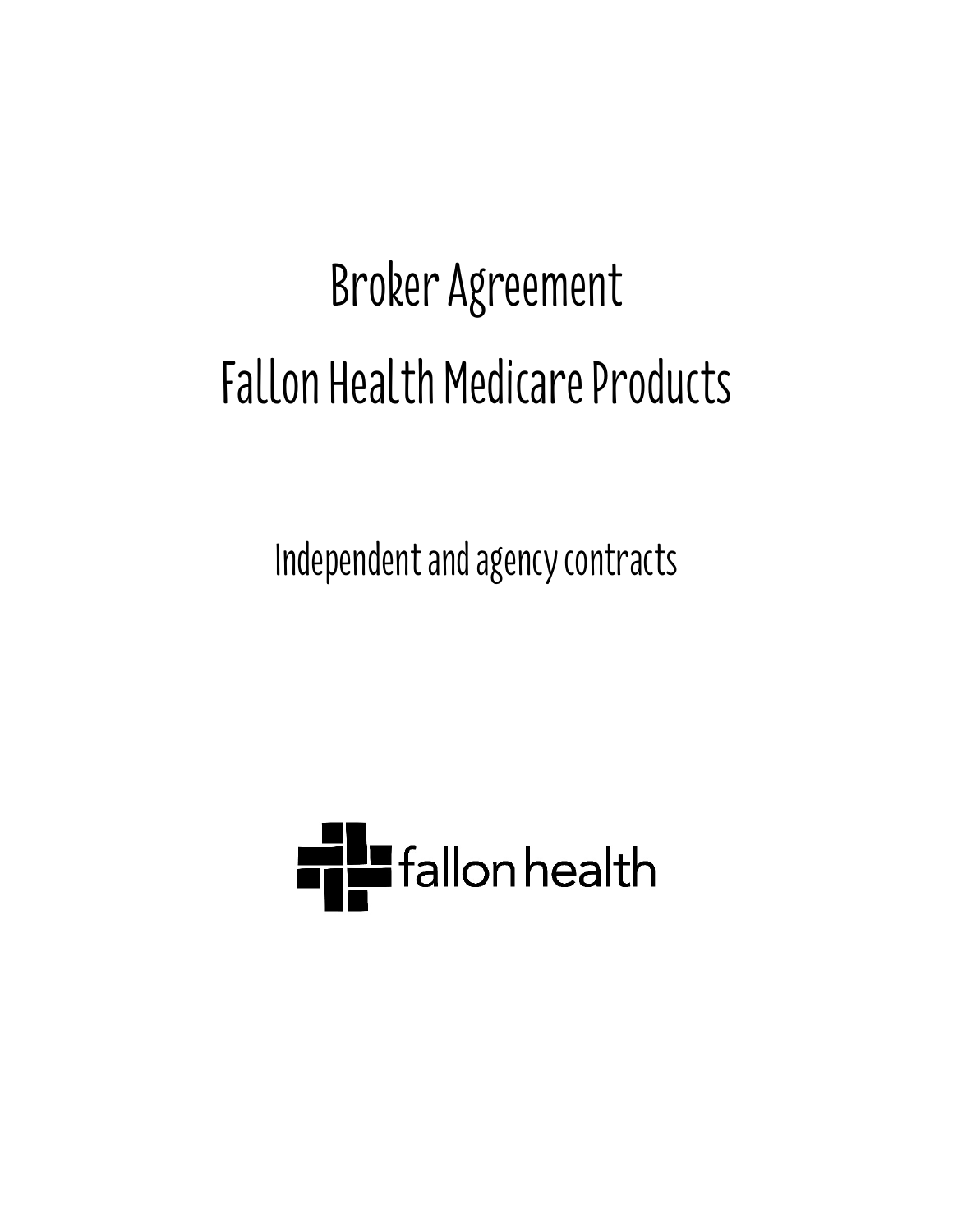# **Application for Appointment and Medicare Products Broker Agreement**

| <b>APPLICATION FOR:</b>                                                                            |                                                                        |                                                                                                                              |  |  |
|----------------------------------------------------------------------------------------------------|------------------------------------------------------------------------|------------------------------------------------------------------------------------------------------------------------------|--|--|
| Individual<br>Individual through Agency<br>Company/Agency                                          |                                                                        |                                                                                                                              |  |  |
|                                                                                                    | <b>AGENT INFORMATION</b>                                               |                                                                                                                              |  |  |
| Last                                                                                               | <b>First</b>                                                           | Middle                                                                                                                       |  |  |
| <b>Social Security Number</b>                                                                      | Date of Birth                                                          | <b>Alias/Other Names</b>                                                                                                     |  |  |
| Resident Address (Street, City, State, ZIP code)                                                   |                                                                        |                                                                                                                              |  |  |
| <b>Mailing Address</b>                                                                             |                                                                        | <b>MA Producer License #</b>                                                                                                 |  |  |
| <b>Resident Phone</b>                                                                              | <b>Business Phone</b>                                                  | <b>Fax Number</b>                                                                                                            |  |  |
| <b>Email Address</b><br>Languages                                                                  |                                                                        |                                                                                                                              |  |  |
| <b>COMMISSION PAYABLE TO</b>                                                                       |                                                                        |                                                                                                                              |  |  |
| (Needs to match W-9)<br>Agency: ____________<br><b>Broker</b>                                      |                                                                        |                                                                                                                              |  |  |
|                                                                                                    | <b>Company/Agency Information</b>                                      |                                                                                                                              |  |  |
| <b>Corporation Name</b>                                                                            | <b>Principal Agent</b>                                                 |                                                                                                                              |  |  |
| <b>Business Phone</b><br><b>Corporate Tax ID</b>                                                   |                                                                        |                                                                                                                              |  |  |
| Business Address (Street, City, State, ZIP code)                                                   |                                                                        |                                                                                                                              |  |  |
| <b>Mailing Address</b>                                                                             |                                                                        |                                                                                                                              |  |  |
| <b>ERRORS &amp; OMISSIONS COVERAGE</b>                                                             |                                                                        |                                                                                                                              |  |  |
|                                                                                                    | (\$1,000,000 annual aggregate required)<br>listed as a covered entity. | An active policy is required to be on file with us at all times, with a declaration page showing your name/the agency's name |  |  |
| <b>PRODUCT SELECTION</b>                                                                           |                                                                        |                                                                                                                              |  |  |
| <b>⊥Fallon Medicare Plus™ Medicare Advantage</b> LFallon Medicare Plus™ <b>Medicare Supplement</b> |                                                                        |                                                                                                                              |  |  |
| $\sqrt{ }$ NaviCare® HMO SNP and SCO                                                               |                                                                        |                                                                                                                              |  |  |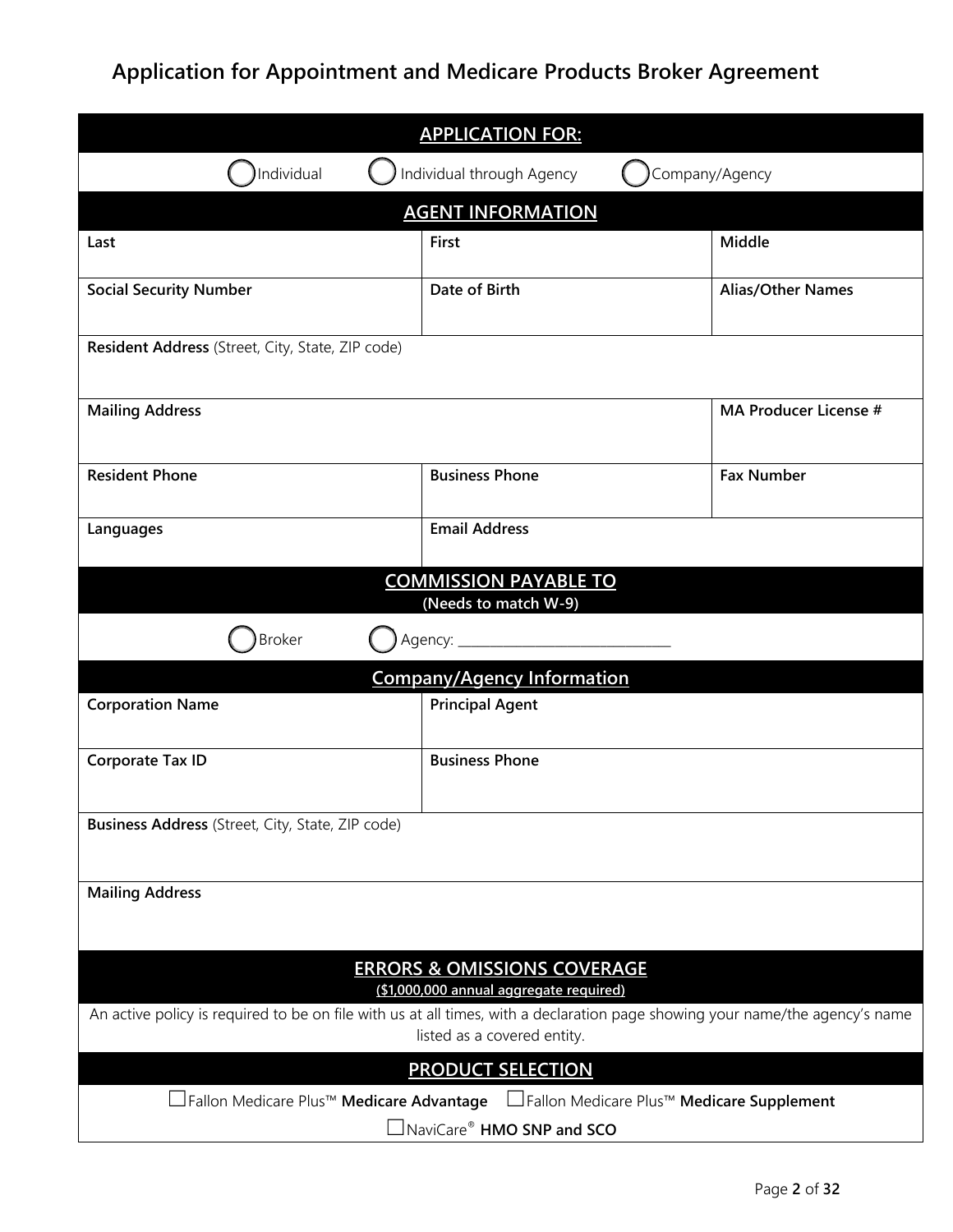Please answer the questions below and provide an explanation in the space provided in which "Yes" was a response. Failure to accurately and honestly answer any of the questions may result in Fallon declining your application.

|            | <b>Criminal Background Information</b>                                                          |     |              |
|------------|-------------------------------------------------------------------------------------------------|-----|--------------|
| 1.         | Has your company's leadership or principals / Have you ever been convicted of a felony?         |     |              |
| 2.         | Has your company's leadership or principals / Have you ever been convicted of a misdemeanor     |     |              |
|            | (other than traffic), including an alcohol or drug related offense?                             | Νo  | res          |
| 3.         | Has your company's leadership or principals / Have you ever had your driver's license revoked?  | No. | res          |
|            | <b>Credit History</b>                                                                           |     |              |
| 4.         | Has your company / Have you filed for bankruptcy and/or had a bankruptcy discharge              | No  | Yes          |
| 5.         | Has your company / Have you been reported as delinquent on your state or federal taxes?         | No  | Yes          |
| 6.         | Does your company / Do you currently have any federal tax liens?                                | No  | <b>)</b> Yes |
|            | <b>CMS &amp; the Department of Insurance</b>                                                    |     |              |
| $\sqrt{2}$ | Is your company / Is your insurance license currently restricted or under investigation?        | No  | Yes          |
| 8.         | Has your company / Have you ever had your insurance license revoked and/or suspended            |     |              |
|            | by any department of insurance for any reason?                                                  | No  | Yes          |
| 9.         | Has your company / Have you ever had to pay a fine related to a consumer complaint, failure     |     |              |
|            | to renew your license, or continuing education credit in excess of \$500?                       | No  | Yes          |
|            | 10. Has your company / Have you ever had a complaint reported against you by a consumer and/or  |     |              |
|            | Insurance company for any reason with any department of insurance or other regulatory reporting |     |              |
|            | agency including CMS?                                                                           | Νo  | Yes          |
|            | <b>Other</b>                                                                                    |     |              |
|            | 11. Has your company / Have you ever been terminated for cause by any insurance carrier?        |     | 'es          |
|            | 12. Has your company / Have you ever been denied an appointment by any insurance carrier?       | NO  | Yes          |
|            | Explanation                                                                                     |     |              |
|            |                                                                                                 |     |              |
|            |                                                                                                 |     |              |

I attest to the truth and completeness of the foregoing statements and answers and agree not to solicit business until I am dually appointed:

\_\_\_\_\_\_\_\_\_\_\_\_\_\_\_\_\_\_\_\_\_\_\_\_\_\_\_\_\_\_\_\_\_\_\_\_\_\_\_\_\_\_ \_\_\_\_\_\_\_\_\_\_\_\_\_\_\_\_\_\_\_\_\_\_\_\_

\_\_\_\_\_\_\_\_\_\_\_\_\_\_\_\_\_\_\_\_\_\_\_\_\_\_\_\_\_\_\_\_\_\_\_\_\_\_\_\_\_\_ \_\_\_\_\_\_\_\_\_\_\_\_\_\_\_\_\_\_\_\_\_\_\_\_

Applicant Signature Date

I hereby recommend approval of this appointment:

| Deborah Daviau, Director, Medicare Advantage | Date |
|----------------------------------------------|------|
|----------------------------------------------|------|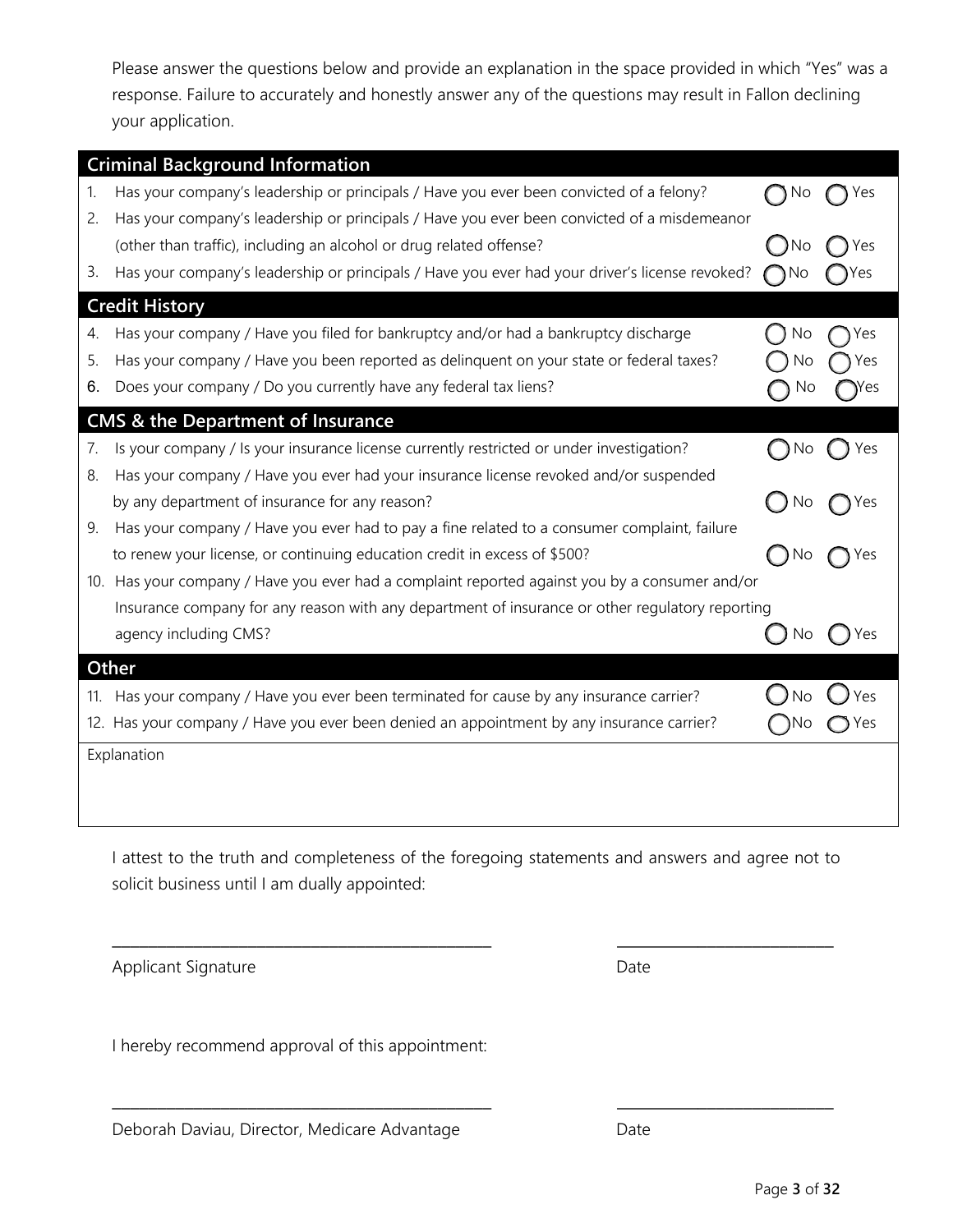## Contents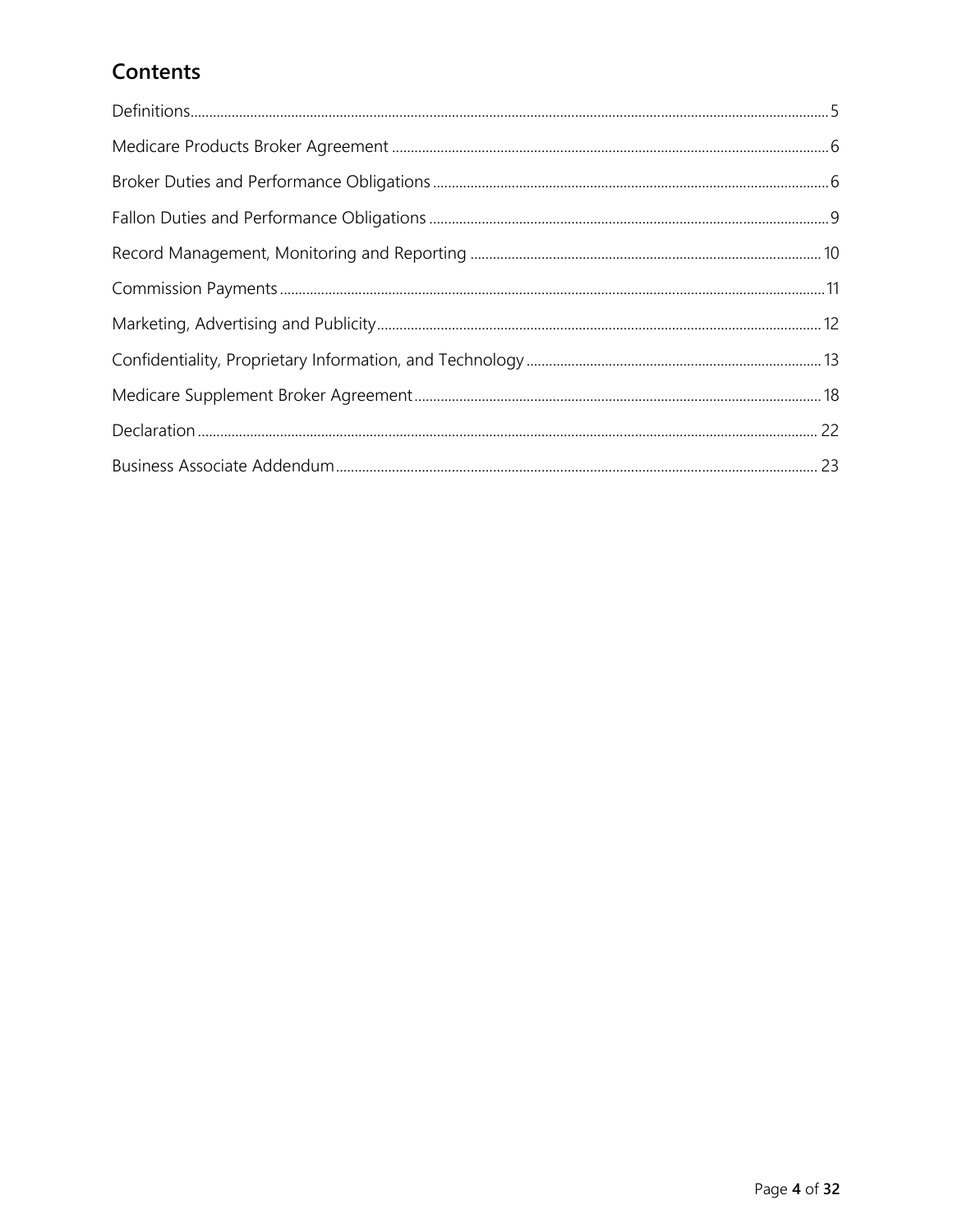## **Definitions**

Defined terms, which are referenced in this Agreement, shall have the following meanings:

"Agreement" is the Medicare Products Broker Agreement between Fallon and the Broker.

- "Addendum" is the document executed by Fallon and the Broker, which is incorporated into this Agreement by reference, and sets forth the terms and conditions upon which the Broker and its Sub Agents will solicit and be compensated for placing Business with Fallon, and otherwise amends the Agreement.
- "Broker" refers to *either* the Company or individual seeking to enter into a contractual arrangement through this Agreement.
- "Broker Account" is a Member whose Contract with Fallon is currently in force and was placed through the Broker or its employees or Sub Agents.
- "Application" is the document completed by the Broker for the issuance of a Contract for Medicare Products from Fallon.

"Business" shall be classified as either:

- 1. "New Business" which are Contracts with individuals that have not previously been covered by Fallon's Medicare Products; or whose coverage from Fallon's Medicare Products has lapsed, been canceled, or expired for a period of thirty (30) days or more; or
- 2. "Renewal Business" which is not New Business.
- "Commission" is the compensation paid to the Broker in accordance with the terms of the applicable Addendum.

"Contract" is the Agreement between Fallon and the member.

- "Coverage" is the Contract and other documents that describe the covered Medicare benefits that Fallon has agreed to provide to Members.
- "Laws" are applicable State or Federal statutes, regulations, instructions and other requirements which include the Compliance Fraud, Waste and Abuse requirements as described in Section 1860D-4(C)(1)(D) of the Social Security Act.

"Member" is an individual who is enrolled for Coverage by Fallon's Medicare Products.

"Officer" is a person so designated by Fallon's Board of Directors.

- "Premiums" are the periodic payments required to maintain the Contract between a member and Fallon in force.
- "Sub Agent" is an individual agent who is employed or otherwise contracted to work under Broker with respect to the sales and marketing of Fallon's Medicare Products.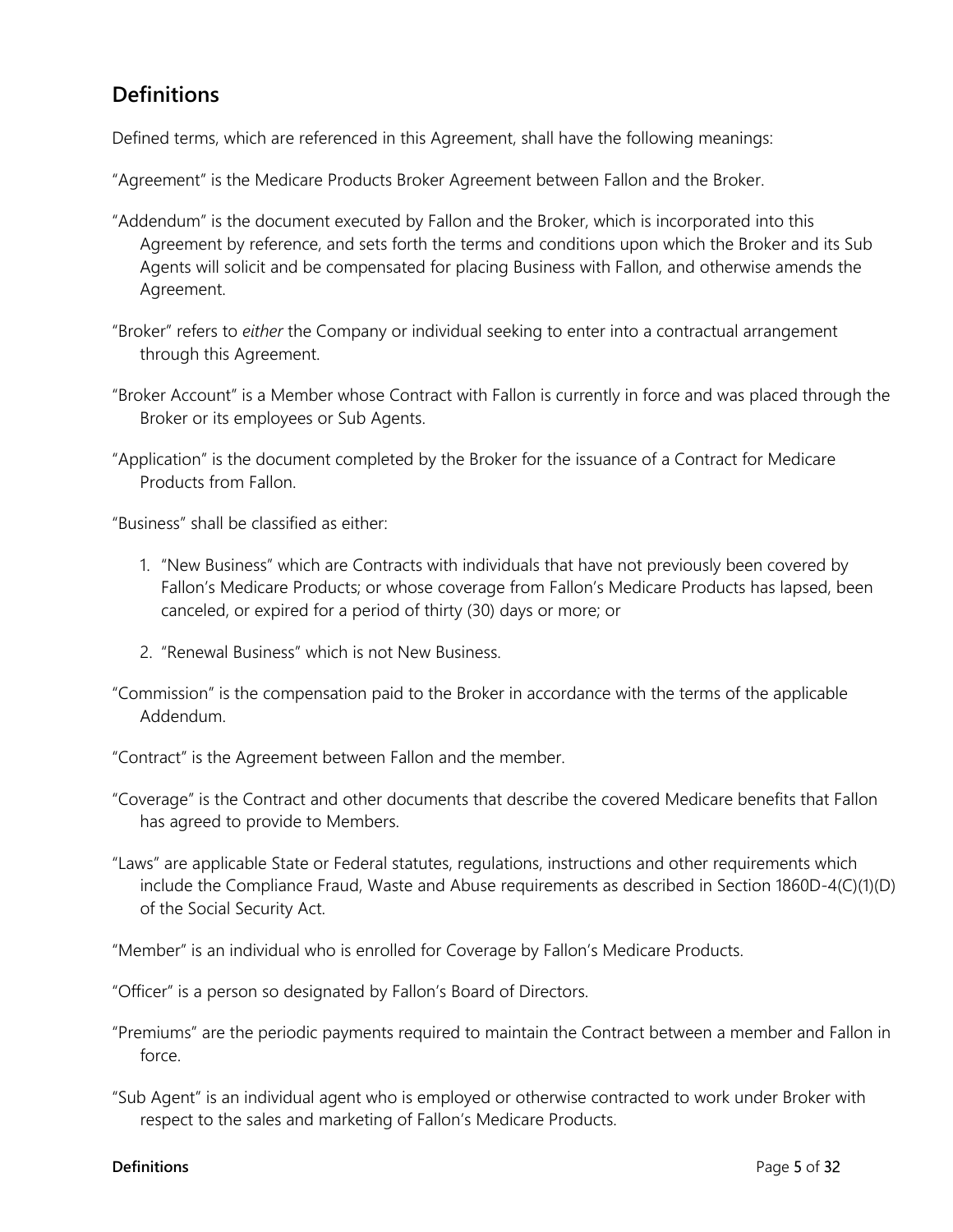## **Medicare Products Broker Agreement**

This Medicare Advantage and Medicare Advantage Prescription Drug Products (hereinafter "Medicare Products") Broker Agreement (hereinafter referred to as the "Agreement") is made by and between Fallon Community Health Plan, Inc. a not-for-profit corporation, and any of its wholly owned subsidiaries or affiliates selling Medicare Products (hereinafter referred to as "Fallon"), and \_\_\_\_\_\_\_\_\_\_\_\_\_\_\_\_\_\_\_\_\_\_\_\_\_\_\_\_\_, on behalf of itself as an individual broker or broker organization, and if a broker organization, also on behalf of any present and future employees. ("Broker").

#### **Recitals**

**Whereas,** Fallon is an independent corporation; and

- **Whereas,** Fallon is a corporation that serves as a Plan sponsor for certain Medicare products which desires to contract with and appoint the Broker to market, sell and distribute certain Medicare program health insurance products and services of Fallon in accordance with applicable Laws; and
- **Whereas,** the relevant laws require special training, documentation, marketing and other requirements of a Plan utilizing Brokers or Agents in relationship to Medicare Products; and
- **Whereas,** the Broker desires to contract with and be appointed by Fallon to market, sell and distribute through its Sub Agents Medicare Products offerings in accordance with applicable Laws and the terms of this Agreement; and
- **Whereas**, the Broker understands that there are special requirements that Broker and its Sub Agents must maintain in order to market, sell and distribute Medicare Products.
- **Whereas,** the Broker understands that Broker's and its Sub Agents' ability to market, sell and distribute Medicare Products is different and independent of Broker's and its Sub Agents' ability to market, sell and distribute any other Fallon products; and
- **Now, Therefore,** in consideration of the promises and mutual covenants of the parties, the sufficiency of which is hereby acknowledged, the parties have agreed as follows:

## **Broker Duties and Performance Obligations**

**A. Appointment.** The Broker represents that the information contained in each application for appointment by Fallon, which is incorporated into this Agreement by reference, is and shall remain true and accurate throughout the term of this Agreement. The Broker shall promptly notify Fallon of any: (1) material changes to the information set forth in a Broker application; (2) inquiries or disciplinary actions initiated against a Broker or its Sub Agents by State or Federal regulatory agencies; (3) termination of the Broker's authority to represent other insurers or health maintenance organizations; (4) cancellation, material modification or non-renewal of the Broker's liability insurance coverage or fidelity bonds; (5) loss of Broker's license to sell insurance or loss of license by any officer, employee or Sub Agent who has conducted sales and marketing of Fallon's Medicare products under this

#### **Medicare Products Broker Agreement Contract Contract Page 6 of 32**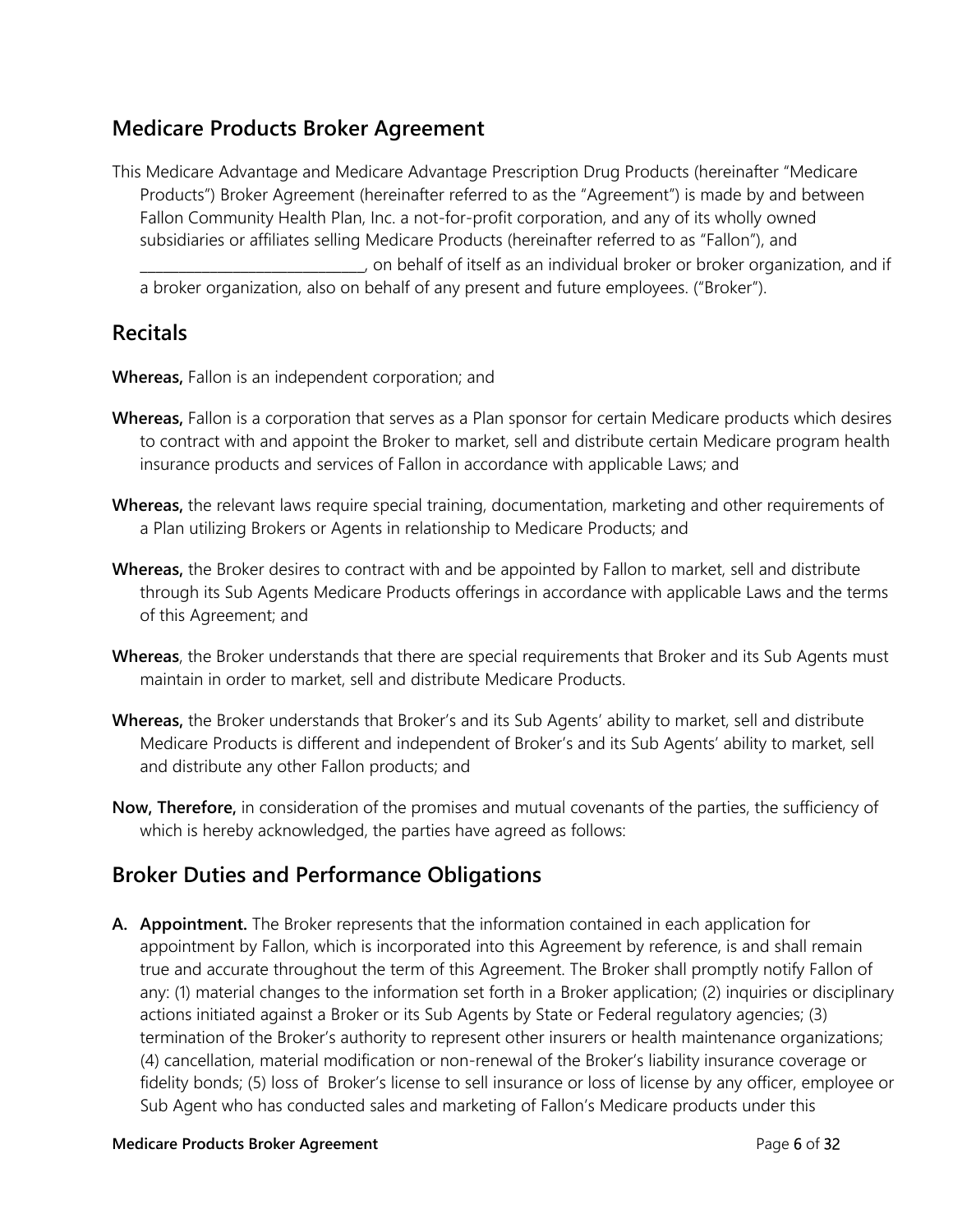agreement; (6) actions to have the Broker, or any of Broker's officers, employees or Sub Agents who have conducted sales and marketing of Fallon's Medicare products under this agreement excluded, suspended or debarred from doing business with the federal government or from participating in federal healthcare programs; or (7) other matters which adversely affect the Broker's ability to perform Broker's duties pursuant to this Agreement.

- **B. Licensing.** If Fallon elects to contract with the Broker, Broker will ensure that the Broker, Broker's officers, employees or Sub Agents are appropriately licensed to place Medicare Products coverage with Fallon pursuant to applicable Laws. Broker warrants that Broker, its officers, employees and Sub Agents will comply with all applicable Laws, including but not limited to, any and all state and federal privacy and do-not-call laws, when representing Fallon pursuant to this Agreement and that representation of Fallon will not conflict with Broker's obligations to, or interfere with the rights of, any third parties. Broker shall be bound by the terms of this Agreement when representing Fallon and, if there is any conflict between the terms of this Agreement and any agreement between any third party, this Agreement shall be controlling. Broker certifies that it will make routine inquiries during initial or subsequent processing which will provide applicable information concerning its officers, employees' or Sub Agents' character and general reputation. The inquiry should at a minimum demonstrate that the officers', employees' or Sub Agents' past or present conduct as well as any investigations or convictions (including pending convictions and investigations) do not demonstrate a lack of honesty or integrity such as to render the officer, employee or Sub Agent unsuitable to place Fallon's Medicare Products overage. Broker further agrees to provide to Fallon all information related to its actions under this agreement, including those of its officers, employees and Sub Agents required to develop, compile, evaluate, and report to the Centers for Medicare & Medicaid Services (CMS) and other federal and state agencies, at the times and in the manner required as requested by Fallon.
- **C. Agent/Broker Training and Testing.** Broker acknowledges that within ninety days of execution of this Agreement and annually thereafter, Broker/Sub Agents must successfully complete and pass at the required level both a product-specific and Medicare compliance training pursuant to 42 CFR 422.2274(c) and (d), 423.2274(c) and (d). Training must include information on the compliance requirements of the Medicare Products with specific reference to avoiding conflicts of interest, limitations on the marketing of other products to Medicare beneficiaries, security requirements related to Medicare information and information sharing practices and auditing rights between Fallon, the state licensing authorities and CMS or its designated agents. Broker understands that failure to successfully complete and pass all required training will preclude a Sub Agent from selling Medicare Products.
- **D. Medicare General Compliance and FWA Training.** Broker acknowledges that, within ninety days of execution of this Agreement and annually thereafter, Broker/Sub Agents must successfully complete and pass at the required level both *Medicare Parts C and D General Compliance Training* and *Combatting Medicare Parts C and D Fraud, Waste, and Abuse*.
- **E. Eligibility.** Neither Broker nor its officers or Sub Agents shall be a debarred, suspended, or otherwise excluded from participation in procurement activities under the Federal Acquisition Regulation or from participating in non-procurement activities under regulations issued under Executive Order No. 12549 or under guidelines implementing Executive Order No. 12549.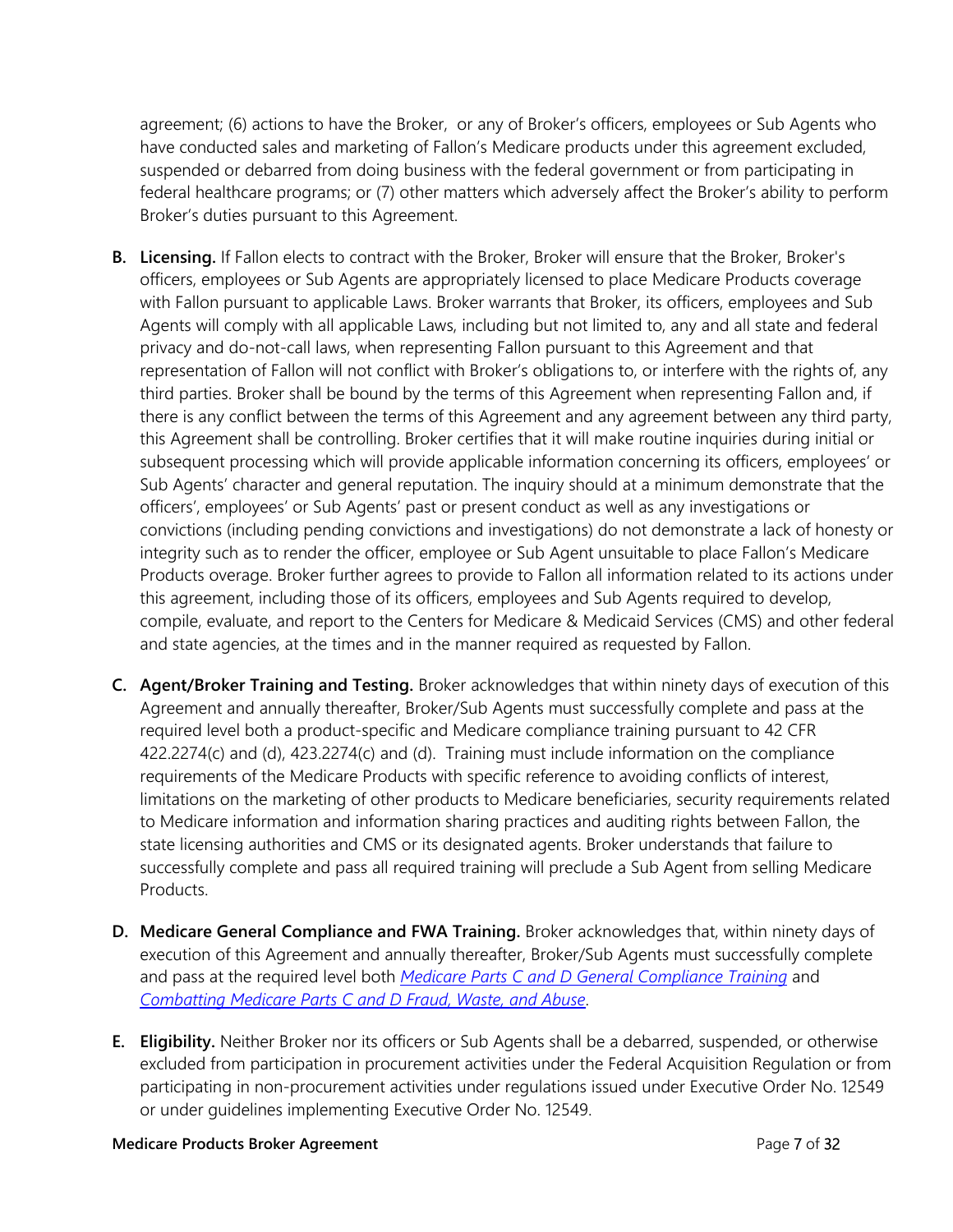- **F.** Neither Broker nor its Sub Agents shall employ or contract with any individual or entity currently excluded, suspended, or otherwise ineligible from participation in Medicare, Medicaid, or other Federal health care programs under Section 1128 or 1128A of the Social Security Act, or with any entity that employs or contracts with such an excluded individual or entity for the provision of services under these Programs. Broker hereby certifies that no such excluded person or entity is employed by or under contract with the Broker relating to the furnishing of services under this Agreement to any of Fallon Community Health Plan's members or individual members enrolled in a Federal or State health care program, including without limitation, the Senior Care Options, Medicare Advantage and/or Medicare Prescription Drug programs. Broker, also, certifies that Broker performs, and shall require vendors and subcontractors to perform excluded individual/entity checks of the HHS OIG List of Excluded Individuals and Entities and the System for Awards Management (formerly the GSA Excluded Parties List System) prior to contracting with any new employee, temporary employee, volunteer, consultant, governing body member, vendor or subcontractor, as applicable, and thereafter, on a monthly basis, per the Office of the Inspector General (OIG) and CMS guidance, and such other lists or databases as may be required by an applicable state or federal law, regulation, or guidance, from time to time. All results shall be documented appropriately and maintained for at least ten (10) years per CMS regulation.
- **G. Solicitation of Eligible Individuals.** The Broker shall exercise best efforts, and shall require officers and Sub Agents to exercise best efforts, to identify and solicit eligible individuals to apply for Medicare Coverage from Fallon during the term of this Agreement. The Broker shall make reasonable efforts, and shall require officers and Sub Agents to make reasonable efforts, to assure that prospective individuals are eligible for Medicare Coverage in accordance with the Senior Care Options, Medicare Advantage and Medicare Prescription Drug program requirements. Fallon shall provide the Broker with a reasonable supply of individual Application forms and other approved solicitation materials necessary to accurately describe the types of Medicare Coverage offered to prospective individuals.
- **H. Solicitation Materials.** The Broker shall not use the name, service marks or symbols or otherwise make reference to Fallon without the express written consent of an Officer of Fallon and shall require the same of its officers and Sub Agents. The Broker shall not use the name, service marks or symbols or otherwise make reference to Fallon on any Agency or Broker Website without the express written consent of an Officer of Fallon and shall require the same of its officers and Sub Agents.
- **I. Modification and use of Materials.** Applications, solicitation materials or proposals provided by Fallon must adhere to the applicable and relevant Medicare Communications and Marketing Guidelines and other requirements established by CMS, therefore they shall not be amended or altered by the Broker or its officers, employees or Sub Agents. They shall only be used in connection with the Broker's activities, and those of its officers and Sub Agents, on behalf of Fallon pursuant to this Agreement, shall remain the property of Fallon, and shall promptly be accounted for or returned to Fallon upon request or upon the termination of this Agreement.
- **J. Submission of Enrollment Applications.** The Broker shall make a good faith effort to submit an Application to Fallon within a reasonable time period prior to the effective date of the Contract. Fallon may postpone the effective date of the Contract if the Broker does not submit a fully completed Application prior to the proposed effective date of a Contract.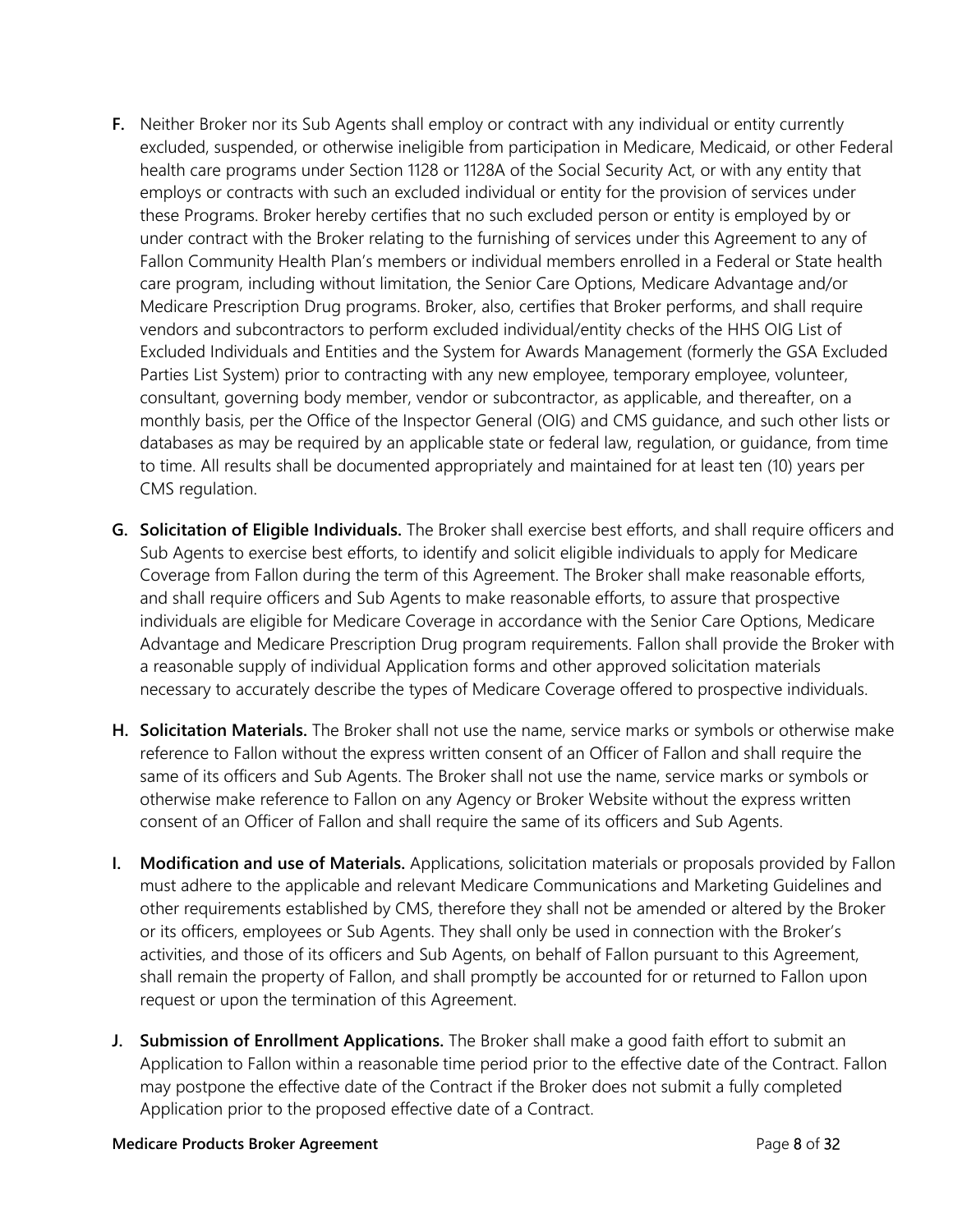- **K.** Neither the Broker, nor its officers or Sub Agents, shall collect any application fees, deposits, or Premiums unless expressly authorized to do so, in writing, signed by an Officer of Fallon.
- **L. Service Responsibilities.** The Broker, its officers and Sub Agents shall cooperate with representatives of Fallon, upon reasonable request, to assist with the installation of coverage and provision of ongoing support services to Broker Accounts.
- **M. Limitation of Authority.** Neither the Broker nor its officers and Sub Agents shall have authority to bind Fallon to provide Coverage, alter Fallon's established Premiums, or modify the terms, conditions, limitations or exclusions of Fallon's Medicare Product Coverage, without the prior express written consent of an Officer of Fallon. Fallon shall have the sole discretionary authority to either accept or reject an Application and to establish the terms and conditions upon which it will offer Coverage to any prospective individuals consistent with CMS Medicare Part C and Part D program requirements. This Agreement shall not grant the Broker an exclusive or preferential right to represent Fallon, or solicit individuals in a geographical area or to solicit any specified individual or category of individuals, except as otherwise specifically provided in this Agreement or an Addendum.
- **N. Notice of Complaint.** Legal Action or Other Potential Compliance Problems. The Broker shall immediately notify Fallon of receipt of any customer complaint or if Broker is served any paper or has knowledge of any legal or administrative action, investigation or proceeding against Fallon or which involves Fallon, and the Broker shall require its officers and Sub Agents to immediately notify it of same.
- **O. Standards of Conduct and Vendor/Supplier Code of Conduct.** Broker agrees to implement and distribute Fallon's Vendor/Supplier Code of Conduct to all officers and Sub Agents within 90 days of contracting, and annual thereafter. Broker may also implement and distribute their own Standards of Conduct/Code of Conduct upon review and approval of Fallon's Compliance Department.
- **P. Auditing, Monitoring and Oversight**. Broker shall use best efforts to monitor its officers' and Sub Agents' compliance with the state and federal requirements described herein with respect to their efforts made under this Agreement. Broker agrees to comply with all oversight activities required by Fallon, included routine monitoring and auditing in order to assess Broker's compliance with the terms of the Agreement and all applicable laws and regulations. Broker further agrees to comply with all monitoring requests pertaining to FTE's performance under the Agreement, including all reasonable requests for information and documentation. [42 C.F.R. §§ 422.503(b)(4)(vi)(6) and 504(i)(4)(iii)]
- **Q. Offshore PHI.** If Broker offshores any PHI related to this Agreement, or subcontracts to offshore any PHI, Broker must notify Fallon in writing (see Appendix A) within 30 days of entering into or amending any agreement with an Offshore Subcontractor.

## **Fallon Duties and Performance Obligations**

**A. Medicare Products.** Fallon shall provide the Broker with information about the Medicare Products individual and group offerings available under the Fallon brand. Fallon shall provide underwriting, fulfillment, billing, claims processing, adjudication and customer service.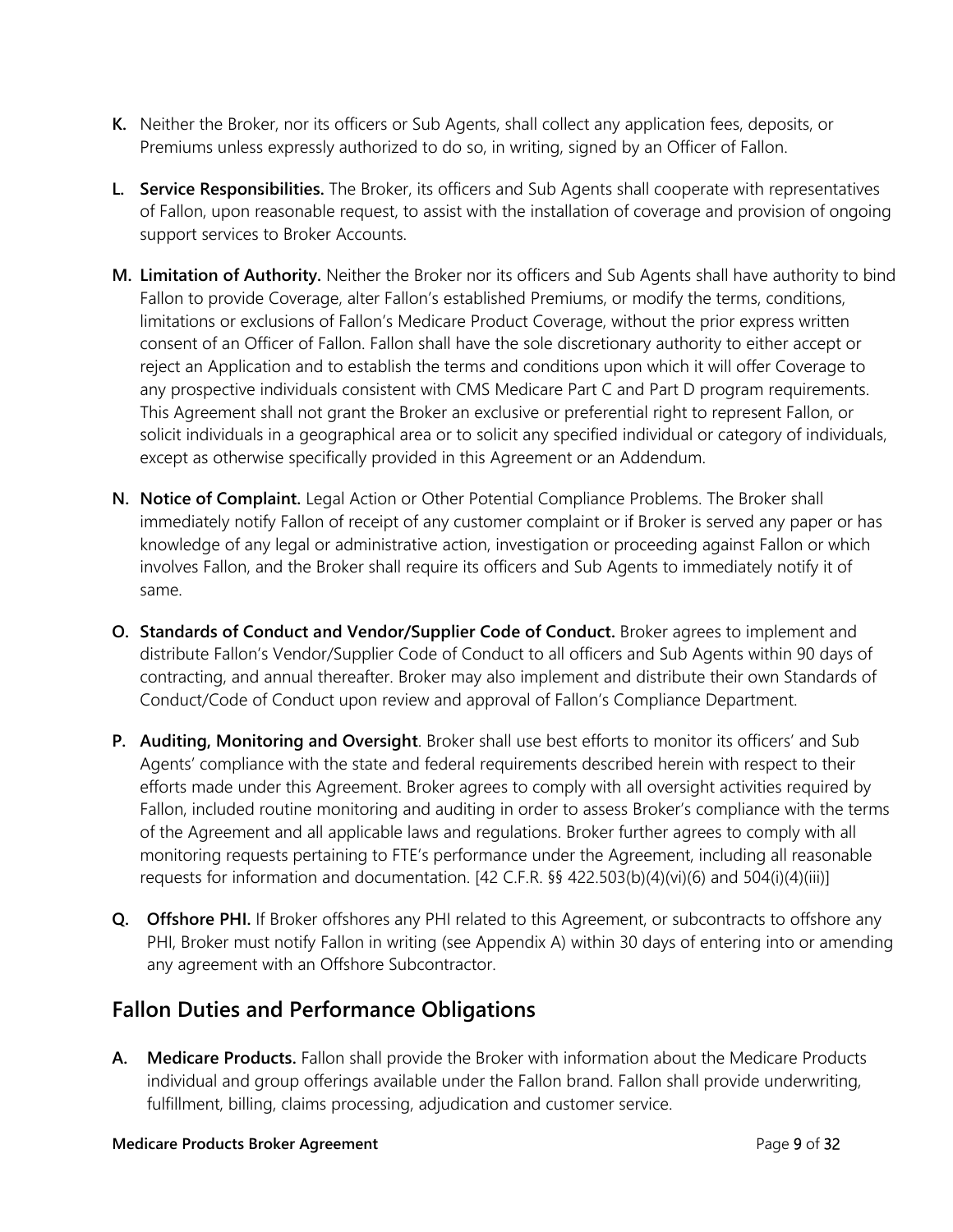- **B. Establish Compliance Expectations and Monitor Broker's Adherence to These Expectations.** Fallon shall facilitate Annual Broker Training regarding compliance expectations related to the handling of Fallon's Medicare Products. Fallon shall monitor Broker's performance and take corrective action up to and including termination of this Agreement for non-compliance with laws, regulations or other requirements related to the marketing and delivery of the Medicare Products.
- **C. Rights Reserved By Fallon.** Fallon specifically reserves the right, without the approval of the Broker:
	- 1. To cease doing business, or discontinue or withdraw from sale any Fallon product anywhere in the Commonwealth of Massachusetts consistent with applicable state or federal regulations.
	- 2. To modify, change, or amend any certificate, contract or premium rate issued in conjunction with any of its products consistent with applicable state or federal regulations.
	- 3. To determine all terms, conditions or limitations of any certificate or contract issued in conjunction with any of its products and to modify or change the terms under which any product may be sold, except as otherwise provided in this Agreement consistent with applicable state or federal regulations.

## **Record Management, Monitoring and Reporting**

- **A. Maintenance.** The Broker shall maintain complete and accurate business records concerning activities pursuant to this Agreement, consistent with CMS guidelines and appropriate retention schedules and shall require such compliance of its Sub Agents working under this Agreement.
- **B.** Fallon, the Department of Health & Human Services (HHS), the Comptroller General, or their designees, have the right to audit, evaluate and inspect any pertinent information for any particular period of the Agreement, including, but not limited to, any books, contracts, computer or other electronic systems of the Broker or its Sub Agents, through 10 years from the final date of the contract period or the completion of any audit, whichever is later.
- **C.** This section shall survive the termination of this Agreement.
- **D. Record Ownership.** In the event this Agreement is terminated, the Broker's records shall remain the property of the Broker and left in the Broker's undisputed possession. In the event this Agreement is terminated, then Fallon may continue to service Fallon customers directly.
- **E. Purchasers.** Individuals who purchase a Fallon offering from a Broker are neither the property of Fallon nor the property of the Broker. If an individual purchases a Fallon offering, the Broker will be considered to be the agent of such individual for that particular transaction, and the individual shall be a policyholder of Fallon. This Agreement shall not prohibit either the Broker or Fallon from soliciting said individual for other products. The fact that the Broker may have offerings from other carriers shall not be considered to be "solicitation" by the Broker.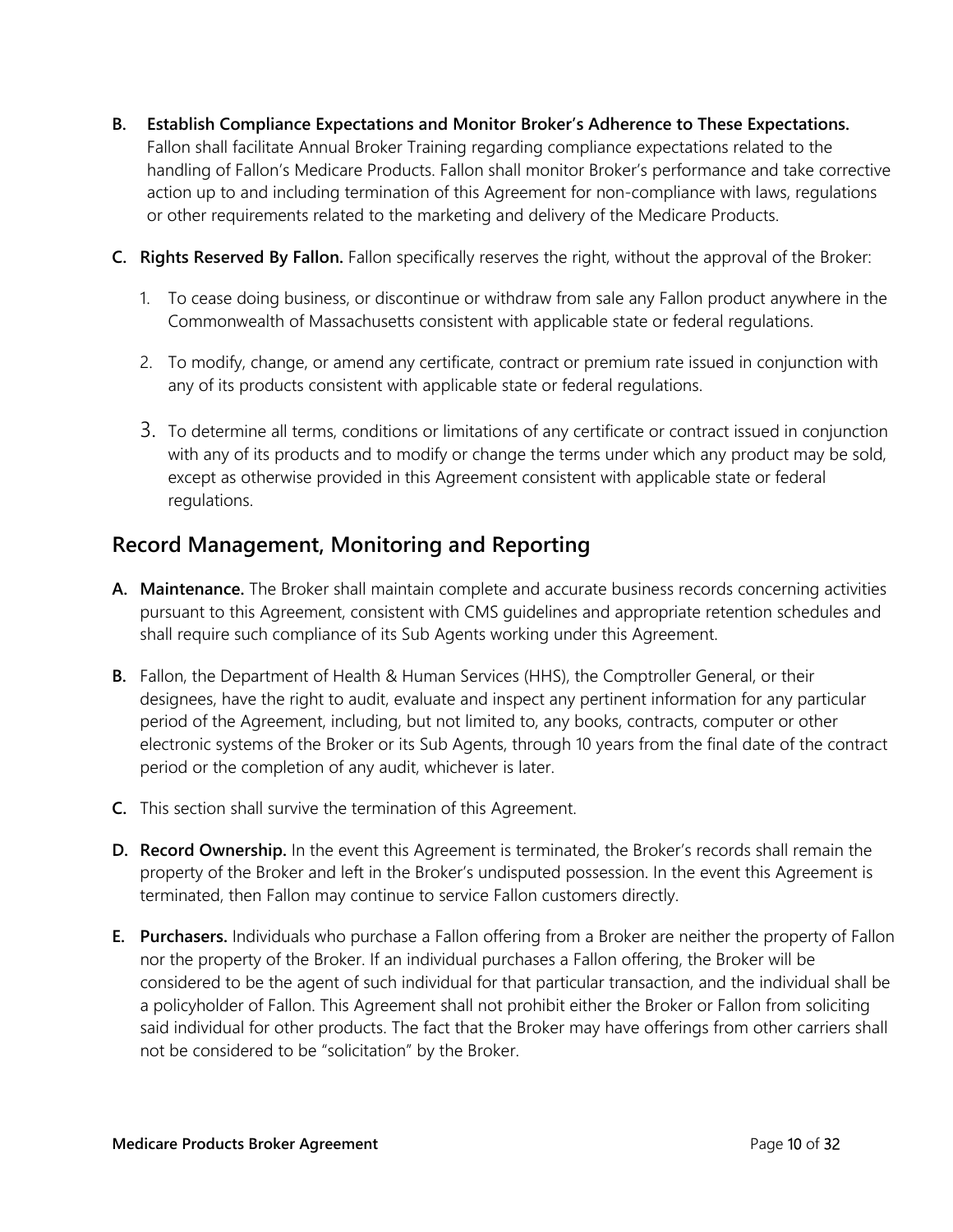- **F. Monitoring.** The Broker understands that Fallon shall monitor Brokers adherences to the compliance requirements related to the Medicare Products and any required periodic reports or evaluations of the Broker's performance as it relates to the products.
- **G. Access to Books and Records.** Broker agrees that as it relates to Fallon's Medicare Products, CMS and its agents shall have audit evaluation or review rights related to any materials or activities generated in support of these Medicare Products which remain in the Broker's possession.
- **H. Reporting.** Broker shall develop and implement to maintain an effective and well-publicized system for all officers, Sub Agents, and downstream entities to report compliance questions, concerns and potential misconduct or FWA confidentially and anonymously. Broker shall also maintain a nonretaliation/whistleblower policy as required under 42 C.F.R.§ 422.503(b)(4)(vi)(D). The Broker shall immediately notify Fallon, but no later than 10 business days from the date of identification, if Broker learns of any compliance problems including but not limited to: marketing violations or breaches in data security relating to its responsibilities under this Agreement and shall contractually pass this responsibility on to its officers and Sub Agents.

## **Commission Payments**

**A. Commissions.** Fallon shall bill and collect all Premiums. Neither the Broker nor its Sub Agents shall bill, charge or collect Premiums, or any other charges from Members, unless expressly authorized in writing to do so by an Officer of Fallon. Commissions shall be payable to the Broker as outlined in Exhibit A. Commissions shall not be due or payable pursuant to this Agreement, until Fallon has received, accepted, and successfully processed the enrollment application from a Medicare beneficiary pursuant to the individual Contract. Commissions payable by Fallon shall be subject to adjustment in accordance with subsection C, below.

In order to be qualified for compensation, Broker/Sub Agents are required to supply the following documents: Completed W-9 form, a copy of current Massachusetts resident broker's license/producer license, and this signed Agreement. Agents representing employer groups must also provide a Broker of Record letter from the employer group, with effective date of Broker of Record designation, the Broker name(s) (and any splits in commission among multiple Brokers) signed by an officer of the account.

- **B.** Members will not be held liable for payment of any fees or commissions due to Broker or Broker's Sub Agents that are the legal obligation of Fallon.
- **C.** Fallon will not pay broker commissions on a retroactive basis beyond a period of 12 months.
- **D. Payment of Commissions.** Commissions payable pursuant to this Agreement shall be calculated and paid in accordance with the applicable Addendum, within forty-five (45) days after Fallon receives confirmation of successful enrollment of the beneficiary into the plan.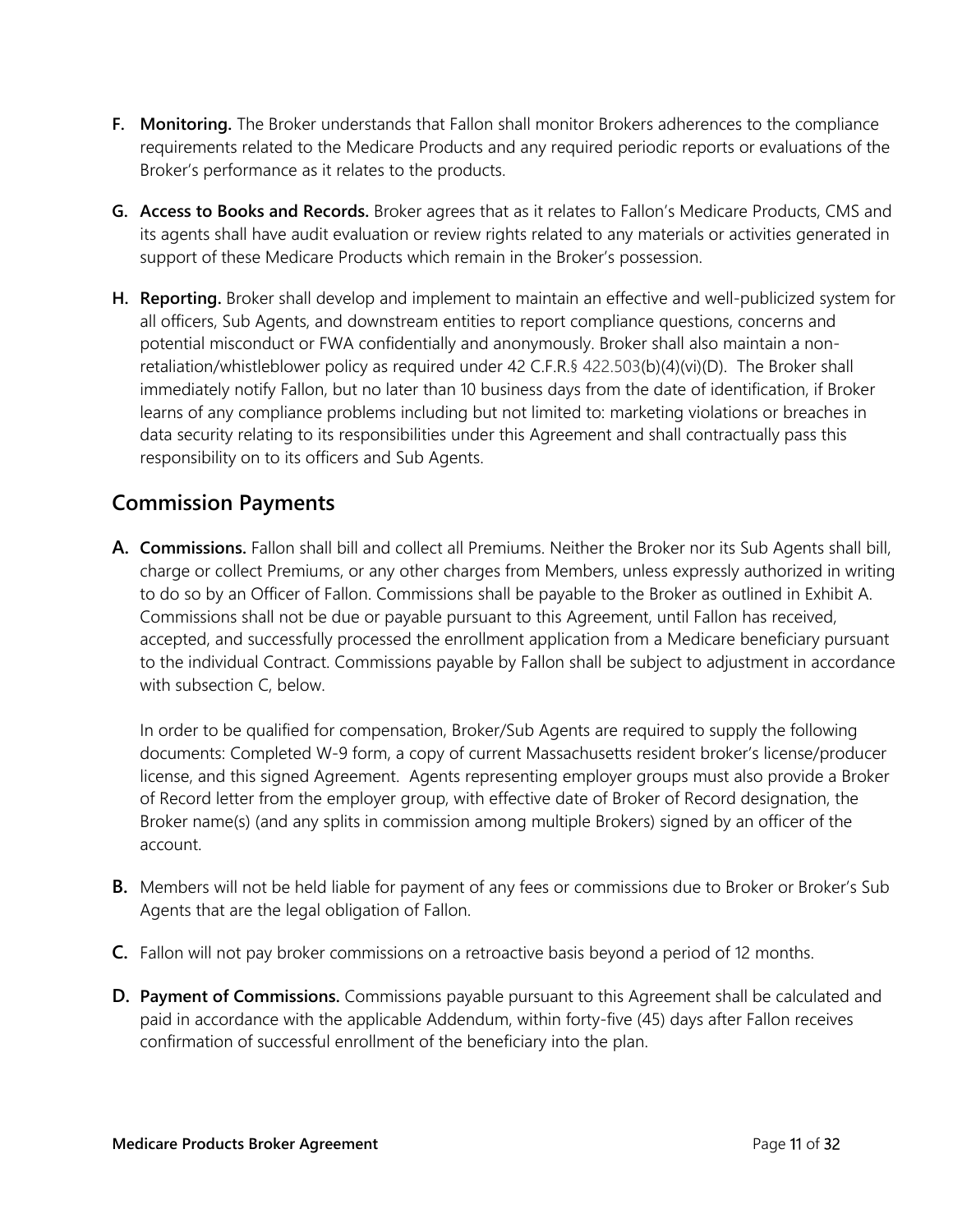- **E.** If Fallon elects to pay any compensation to Broker prior to receiving confirmation of enrollment for the member from CMS and it is later determined that CMS did not enroll the member in a Medicare Plan, then Broker shall promptly return such compensation to Fallon.
- **F. Adjustment of Commissions.** Fallon may require the Broker to repay the amount of the indebtedness, upon reasonable notice, as an alternative to offsetting the outstanding indebtedness against future Commission payments to the Broker.

Fallon may modify the premium structure with a replacement Commission Addendum, upon providing the Broker sixty (60) days advance written notice of the modification.

- **G. Continuation of Commission.** Fallon shall pay Commissions to the Broker, in accordance with the terms of this Agreement, provided: (1) the Broker Contract remains in effect and the enrollee remains enrolled in a Fallon plan; (2) the Broker remains appointed by Fallon; and (3) such payments are not prohibited by applicable Laws.
- **H. Effect of a Violation.** At Fallon's discretion, Commissions may be withheld or cancelled if it is determined that the enrollment in question was the result of a marketing violation or egregious behavior on behalf of the broker. Commissions will not be made for sales made while the Broker was prohibited from marketing on Fallon's behalf.

## **Marketing, Advertising and Publicity**

- **A. In General.** Fallon and the Broker shall mutually agree on any Fallon Medicare Products offerings portfolio which the Broker markets.
	- 1. The Broker will be responsible for all advertising and marketing content and materials that are for the express purpose of marketing and/or advertising the Broker ("generic materials").
	- 2. Advertising and marketing materials that make specific references to Fallon offerings will not be used without the prior written consent of Fallon.
	- 3. Such materials shall not violate Fallon's guidelines regarding branding or health insurance market conduct or CMS marketing guidelines.
	- 4. All material, generic and specific, will be fully compliant with all Department of Insurance and other regulatory authority rules and regulations regarding the advertising and marketing of insurance products, via the Internet or in general.
	- 5. The Broker is responsible for adhering to applicable federal and other health laws related to Broker's activities involving Medicare Products including CMS' Communications and Marketing Guidelines and other CMS policies.
- **B. Announcements or Press Releases.** Except as may be required by law, neither party hereto shall, without the prior consent of the other, which consent shall not be unreasonably withheld or delayed,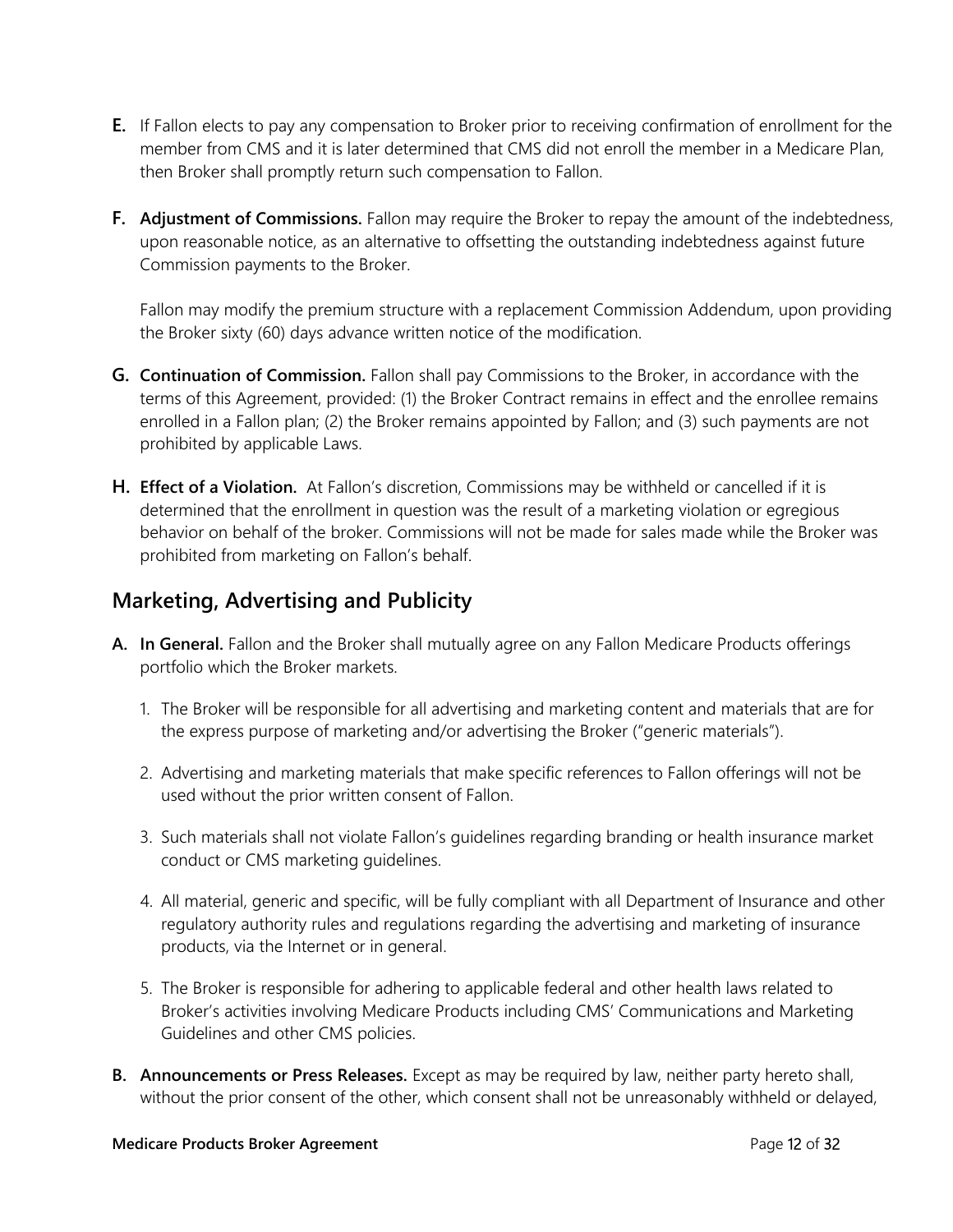make any public announcement or issue any press release with respect to this Agreement. Prior to making any public disclosures required by applicable law, the disclosing party shall consult with the other to the extent feasible, as to the content and timing of such public announcement or press release.

#### **Confidentiality, Proprietary Information, and Technology**

- **A. Nondisclosure.** The Broker acknowledges that Fallon may furnish information identified as trade secret, proprietary or confidential information ("Confidential Information") to Broker during the term of this Agreement. The Broker agrees that Broker shall not disclose such Confidential Information to third parties without the written consent of an Officer of Fallon. The Broker agrees to promptly return all originals and copies of such Confidential Information to Fallon upon request or upon the termination of this Agreement. Both parties recognize that certain technologies, innovations, and processes may be considered as proprietary trade secrets and agree to make no disclosures of these technologies, innovations or processes except as required by applicable Laws, regulations, or pursuant to a court order.
- **B. Exceptions.** It is understood and agreed between the parties that Confidential Information does not include or encompass information which is generally available to the public other than as a result of breach of this Agreement, nor does it include either of the following: information disclosed pursuant to a court or governmental order; or information required to be disclosed pursuant to applicable Laws.
- **C. Use.** The Broker shall only utilize Confidential Information as necessary or appropriate to perform duties pursuant to this Agreement. The Broker shall not otherwise utilize such Confidential Information for Broker's benefit or the benefit of any third party. The Broker may disclose Confidential Information to its Sub Agents and officers as necessary to permit the Broker to perform duties pursuant to this Agreement, but only after informing those Representatives of their obligation to maintain the confidentiality of such Confidential Information. The Broker shall be responsible if its Representatives breach this section of the Agreement.
- **D. Disclosure to Third Parties.** The Broker may disclose Confidential Information to third parties only with the written consent of an Officer of Fallon or if compelled to do so by a subpoena, court order or other legally binding order, but only after providing Fallon with notice of an opportunity to challenge such efforts to compel disclosure of that Confidential Information. This non-disclosure obligation shall not be applicable to any Confidential Information that is or becomes publicly available other than as a result of the Broker's breach of this non-disclosure obligation.
- **E. Damages.** Broker acknowledges that any actual or threatened violation of this section may cause irreparable damages to Fallon that are inadequately compensable by damages or other legal remedies. In the event of any such breach or threatened breach of this section, Fallon may seek and obtain injunctive relief, specific performance, or any other equitable remedies available to it.
- **F. Joint Technologies.** Each party may elect, by a separate Attachment, to license technologies, innovations, or processes for use by the other. Technologies, innovations, or processes developed by either party during the course of this Agreement for use in the sale of products offered through this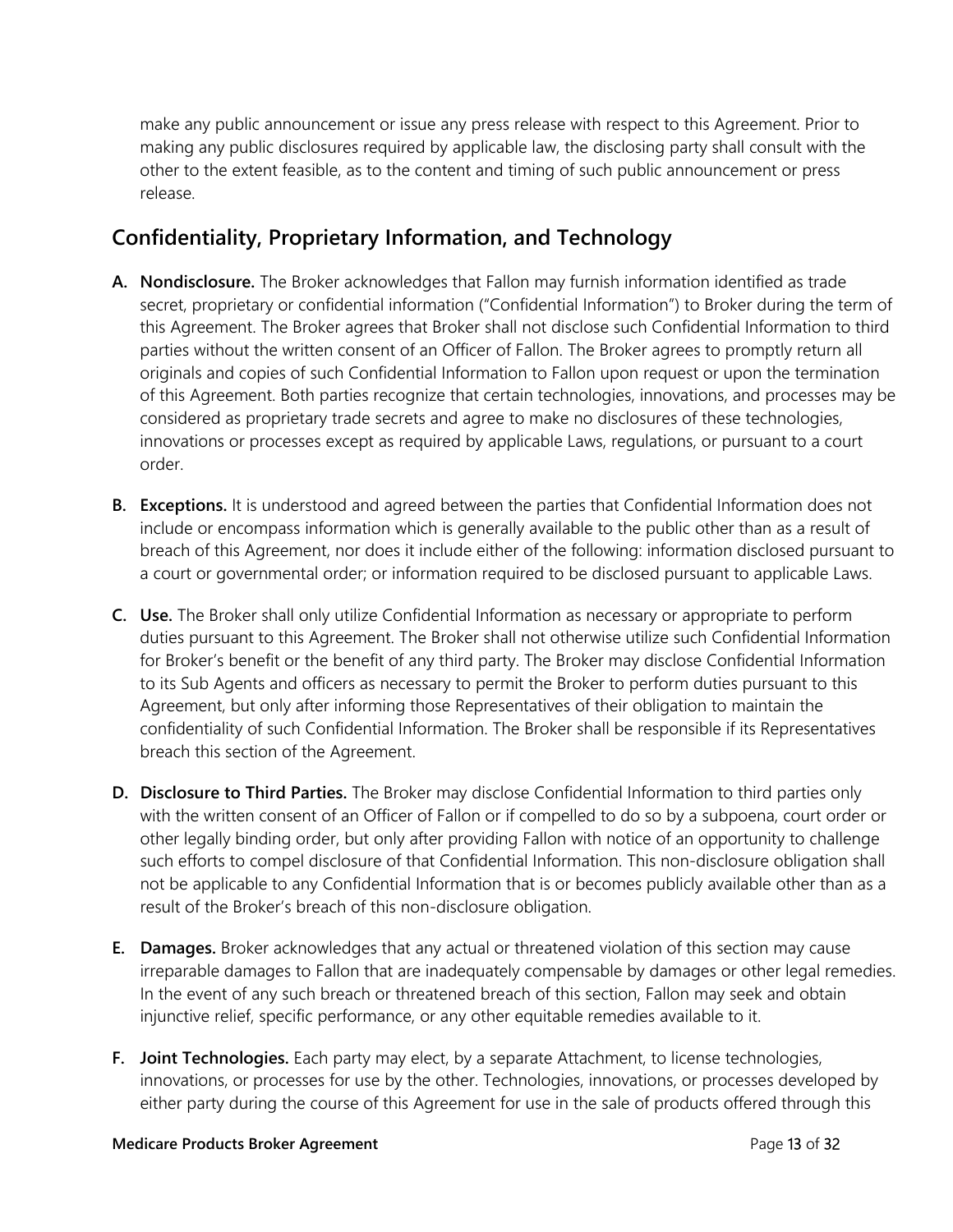Agreement shall be considered as joint property of the parties and may not be disclosed to or licensed for use by any third party without the express written consent of both Fallon and the Broker.

**G. Health Insurance Portability and Accountability Act ("HIPAA").** Broker agrees to comply with applicable provisions of the Health Insurance Portability and Accountability Act ("HIPAA"), including the HIPAA privacy regulation, 45 CFR 160 – 164 and the Business Associate Addendum of this Agreement and agrees to contractually require its officers and Sub Agents to comply with these same provisions with respect to activities under this Agreement. The Business Associate Addendum shall supersede this subsection if it is determined that there is a conflict between the Business Associate Addendum and any provision of this section.

The Business Associate Addendum shall survive the termination of this Agreement.

**H. Survival.** This section shall survive the termination of this Agreement.

#### **Independent Contractor Relationship**

- **A. No Employer-Employee Relationship**. The Broker, its officers and Sub Agents are independent contractors of Fallon. This Agreement shall not be construed to create an employer-employee or joint venture relationship among those parties.
- **B. Insurance Coverage.** The Broker shall obtain and maintain all insurance coverage, including but not limited to errors and omissions, workers' compensation and comprehensive general liability coverage, in amounts that are reasonably acceptable to Fallon, and that are necessary or appropriate to insure the Broker against liability or to comply with applicable Laws. Broker shall supply a copy of the declaration page of their E&O policy showing coverage of at least \$1,000,000 when first contracting with Fallon, and also upon request. The Broker agrees to submit evidence of other coverage to Fallon upon request.
- **C. Wages, Benefits and Other Costs.** The Broker shall be responsible for paying all wages, benefits, license fees and taxes for itself, its officers and employees related to the provision of services to Fallon pursuant to this Agreement. Nothing in this Agreement renders Fallon responsible for payment of wages, benefits, license fees or taxes for Broker, its officers, employees, or Sub Agents.
- **D. No Liability for Acts of Other Party.** Neither party shall have imputed, constructive or vicarious liability for any loss or expense, including attorneys' fees, incurred in the settlement or satisfaction of any claim, action or judgment proximately resulting from any action or failure to act by the other party, its directors, officers, employees, agents or contractors. The responsible party shall indemnify and hold the other party harmless against any and all vicarious losses or expenses related to such claims, actions or judgments; provided the indemnifying party has received timely notice of and been given the opportunity to defend against such actions.

Broker may be liable to Fallon for fines and or penalties caused by its non-compliance with requirements related to the Medicare Products.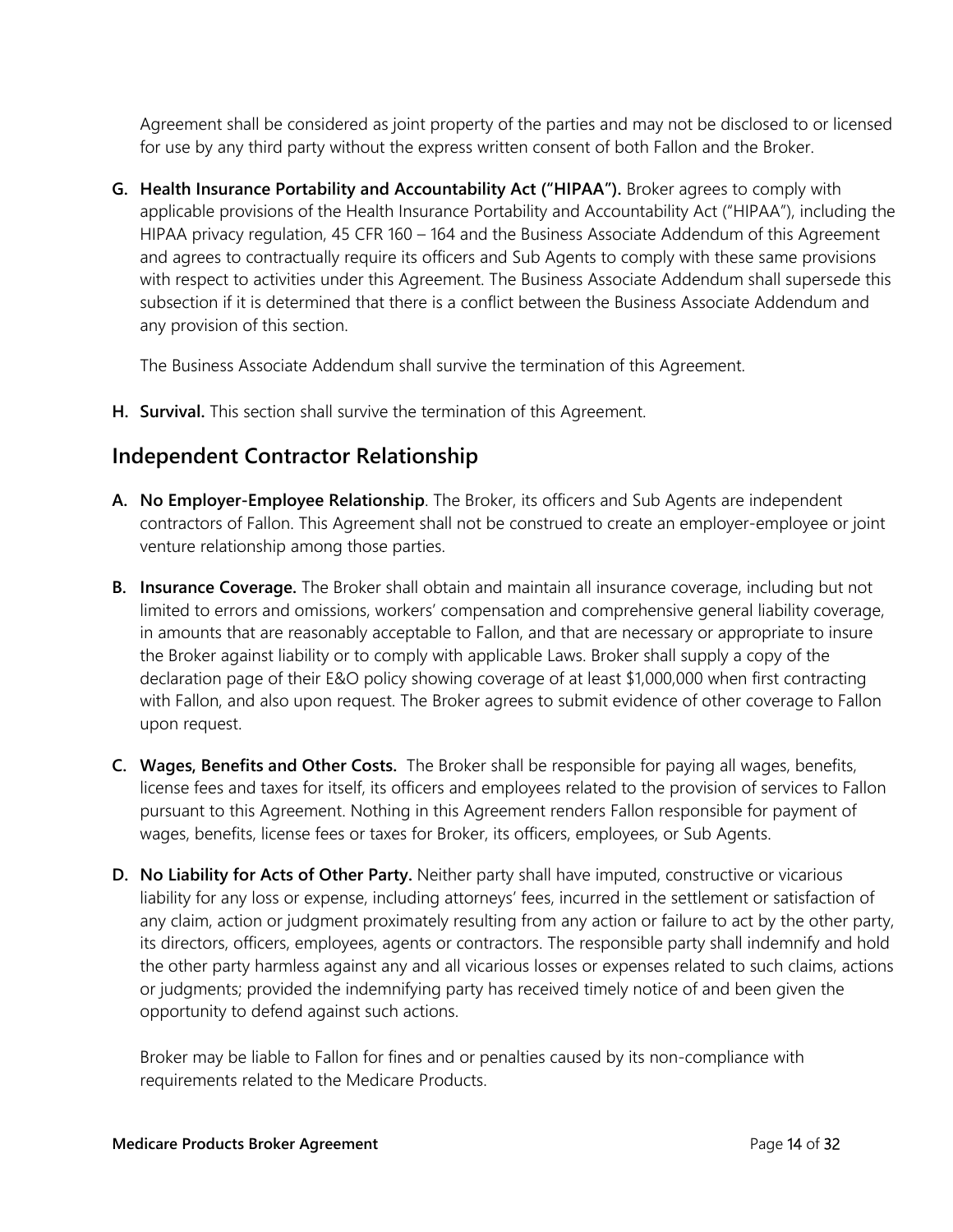**E. Survival.** This section shall survive the termination of this Agreement.

#### **Miscellaneous**

- **A. Term of Agreement:** The initial term of this Agreement is one (1) year from the date as of which this Agreement is executed. This Agreement shall automatically renew at the end of the initial term and continue in effect from year to year thereafter until terminated.
- **B. Binding Nature of Agreement.** This Agreement shall be binding upon and inure to the benefit of the parties and their respective successors and permitted assigns.
- **C. Entire Agreement.** This Agreement and its Addenda incorporated by reference represent the entire Agreement between the parties related to its subject matter. All prior agreements, negotiations, understandings, conversations, and communications, if any, that relate to the sale of Medicare Products by the Broker on behalf of Fallon are merged into this Agreement and shall be of no force and effect other than as expressly set forth in this Agreement.
- **D. Severability.** The provisions of this Agreement are severable. If any provision or part of this Agreement is held by any court or other official body of competent jurisdiction to be invalid or unenforceable for any reason, the remaining provisions or parts hereof shall continue to be given effect and shall bind the parties hereto unless the unenforceability or illegality has the consequence of substantially altering the respective rights and obligations of the parties.
- **E. Governing Law.** This Agreement shall be governed by and construed in accordance with applicable Commonwealth of Massachusetts Laws.
- **F. Execution in Counterparts.** This Agreement may be executed by the parties hereto signing the same instrument, or by each party hereto signing a separate counterpart, each of which shall be deemed to be an original, but all of which together shall constitute one and the same instrument. The parties agree that documents executed by facsimile shall be acceptable in this transaction, and the signatures thereof shall have the same force and effect as original signatures.
- **G. Amendments.** This Agreement may only be amended with the prior written consent of the parties.
- **H. Captions.** The captions appearing in this Agreement are inserted only as a matter of convenience and in no way define, limit, construe, or describe the scope or intent of such paragraph(s).
- **I. Construction.** This Agreement shall be constructed without regard to the party that drafted it. Any ambiguity shall not be interpreted against either party but shall, instead, be resolved in accordance with other applicable rules concerning the interpretation of contracts.
- **J. Assignment.** The Broker shall not assign rights or delegate obligations pursuant to this Agreement to a third party without the prior written consent of Fallon.
- **K. Notices.** Any notice required pursuant to the terms of this Agreement shall either be hand delivered or given in writing, sent by certified or overnight mail, return receipt requested, to the address listed on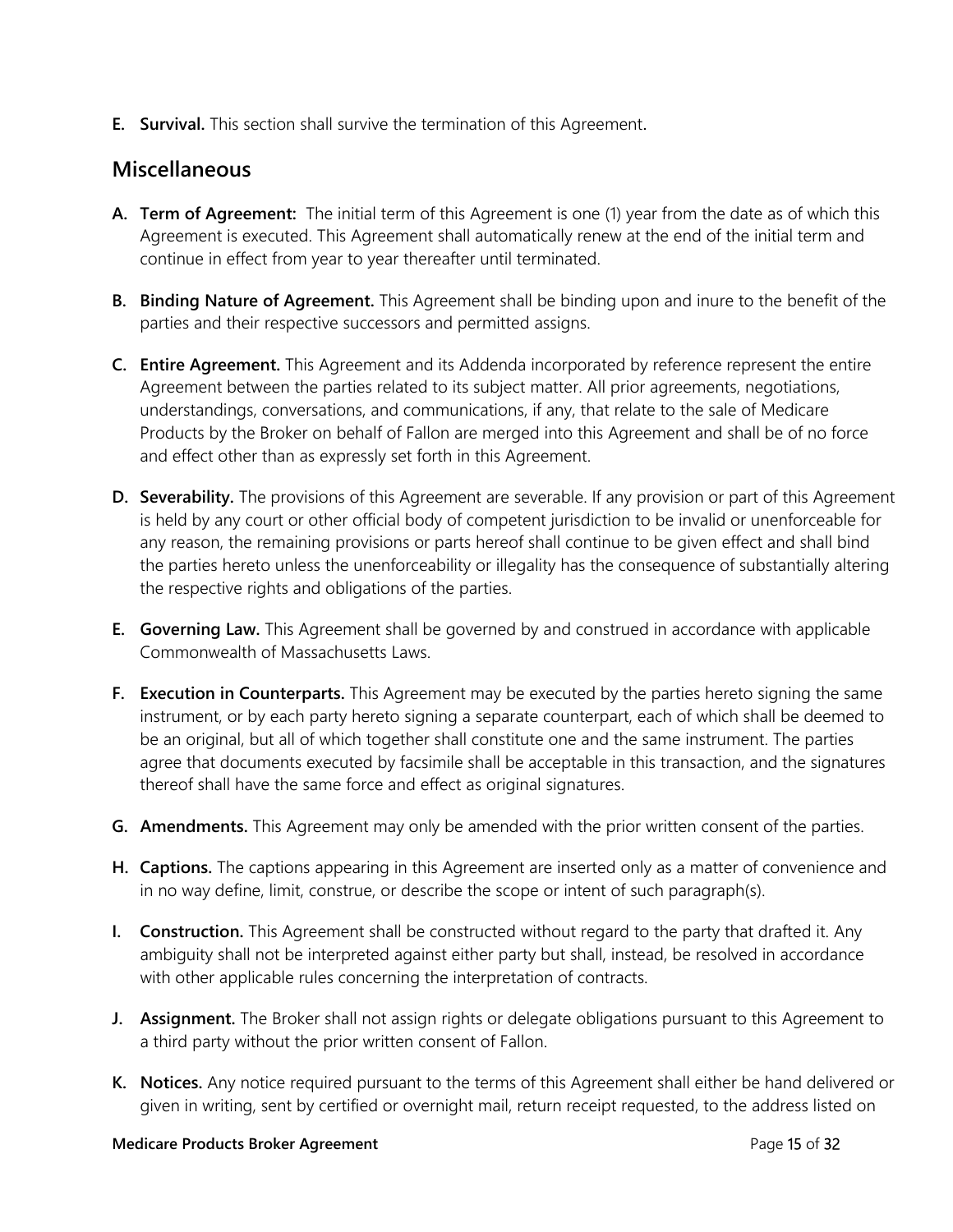the signature page of this Agreement or such other address as a party may designate, in writing, during the term of this Agreement.

- **L. Other Acceptable Forms of this Document.** The following shall have the same legal effect as an original: facsimile copy, imaged copy, scanned copy, and/or an electronic version.
- **M. Signature.** A scanned, imaged, electronic, photocopy or stamp of the signatures hereunder shall have the same force and effect as an originally executed signature.
- **N. Equal Opportunity.** The equal opportunity clauses at 41 CFR 60-1.4, 41 CFR 60-300.5(a) and 41 CFR 60- 741.5(a) are hereby incorporated by reference into this Agreement. These regulations prohibit discrimination against qualified individuals on the basis of race, color, religion, sex, sexual orientation, gender identity, national origin, disability, and status as a protected veteran, and require covered prime contractors and subcontractors to take affirmative action to employ and advance in employment qualified individuals without regard to their race, color, religion, sex, sexual orientation, gender identity, national origin, disability and protected veteran status.

#### **Termination**

- **A.** This Agreement may be terminated:
	- 1. Immediately upon written notice if either party loses any license which is required to perform duties pursuant to this Agreement or an Addendum, or becomes insolvent, or is charged with an act of moral turpitude;
	- 2. Immediately if based upon CMS guidelines or direction, or if Broker is unable to continue marketing Fallon's Medicare Products;
	- 3. Upon thirty (30) days advance written notice if either party otherwise breaches this Agreement and does not cure that breach within thirty (30) days of being notified of such alleged breach by the nonbreaching party; or
	- 4. Without cause upon sixty (60) days advance written notice to the other party.
- **B.** Upon the termination of this Agreement, the Commissions payable to the Broker shall be limited to the Commissions due to the broker on business transacted on behalf of Fallon up to and including the date of the termination of the Agreement.
- **C.** The parties agree to cooperate in good faith to promptly resolve any outstanding administrative or payment issues following the termination of this Agreement.
- **D.** The parties acknowledge that they each have a valuable interest in their relationship with Broker Accounts and Members. Fallon reserves the right to solicit Broker Accounts and Members to continue coverage after termination of this Agreement.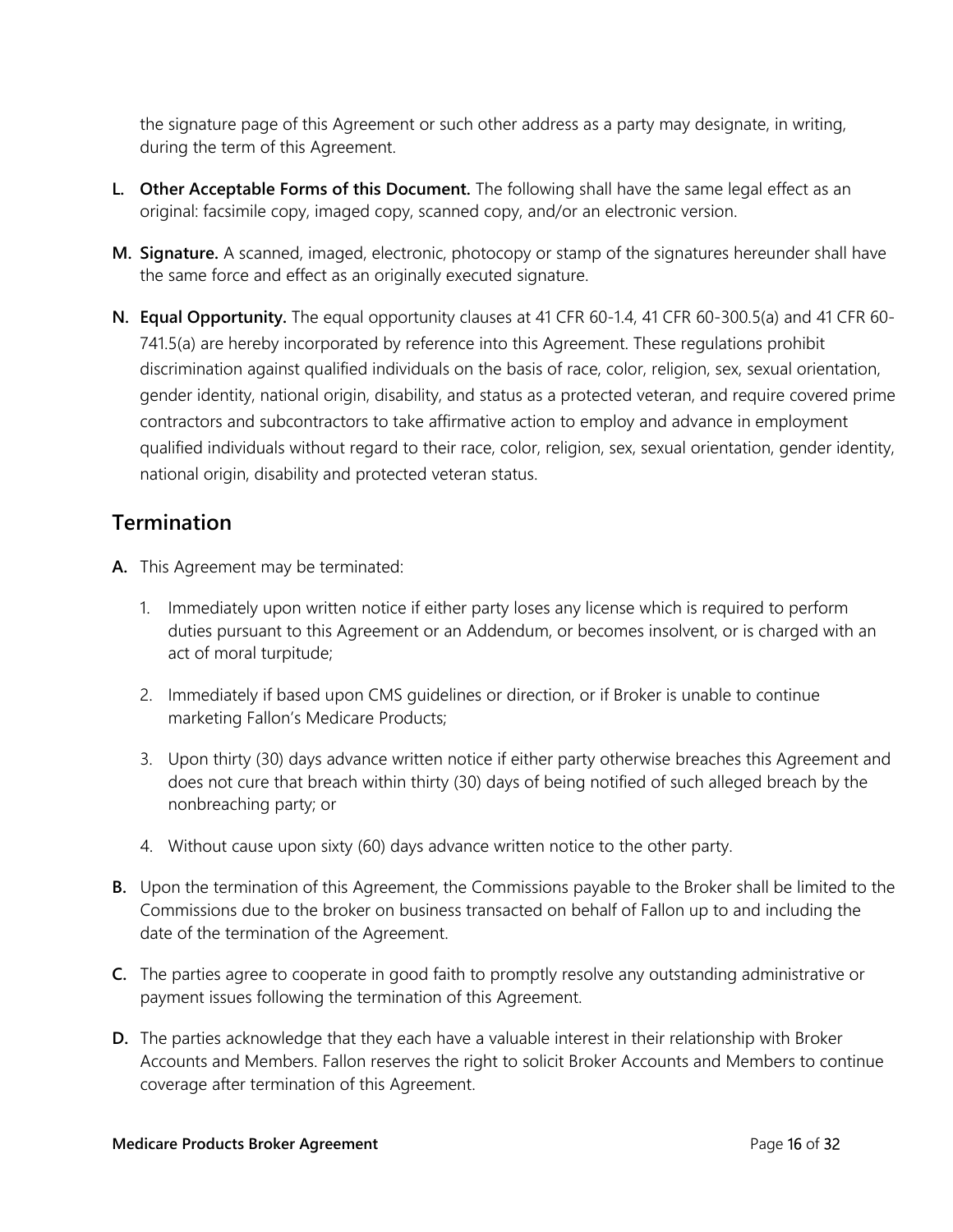- **E.** This Agreement may also be terminated immediately and at any time if:
	- 1. It is determined that Broker, while conducting business on Fallon's behalf, or related to the sale of any Medicare product, fails to comply with the laws or regulations governing the insurance business in Massachusetts or federal requirements related to Medicare products;
	- 2. The Broker, its officers or Sub Agents make false or misleading statements about Fallon or Medicare Products;
	- 3. The Broker induces any Fallon policyholder or Fallon Member to discontinue payments, cancel, or fail to renew that individual's Fallon policy;
	- 4. If the Broker fails to remit Fallon funds to Fallon or subjects Fallon to any liability (except for that incurred by Fallon under a properly issued policy or contract) or commits any fraud hereunder.

Termination pursuant to subsections E 1-4 voids any obligation by Fallon to provide future compensation under the terms of this Agreement.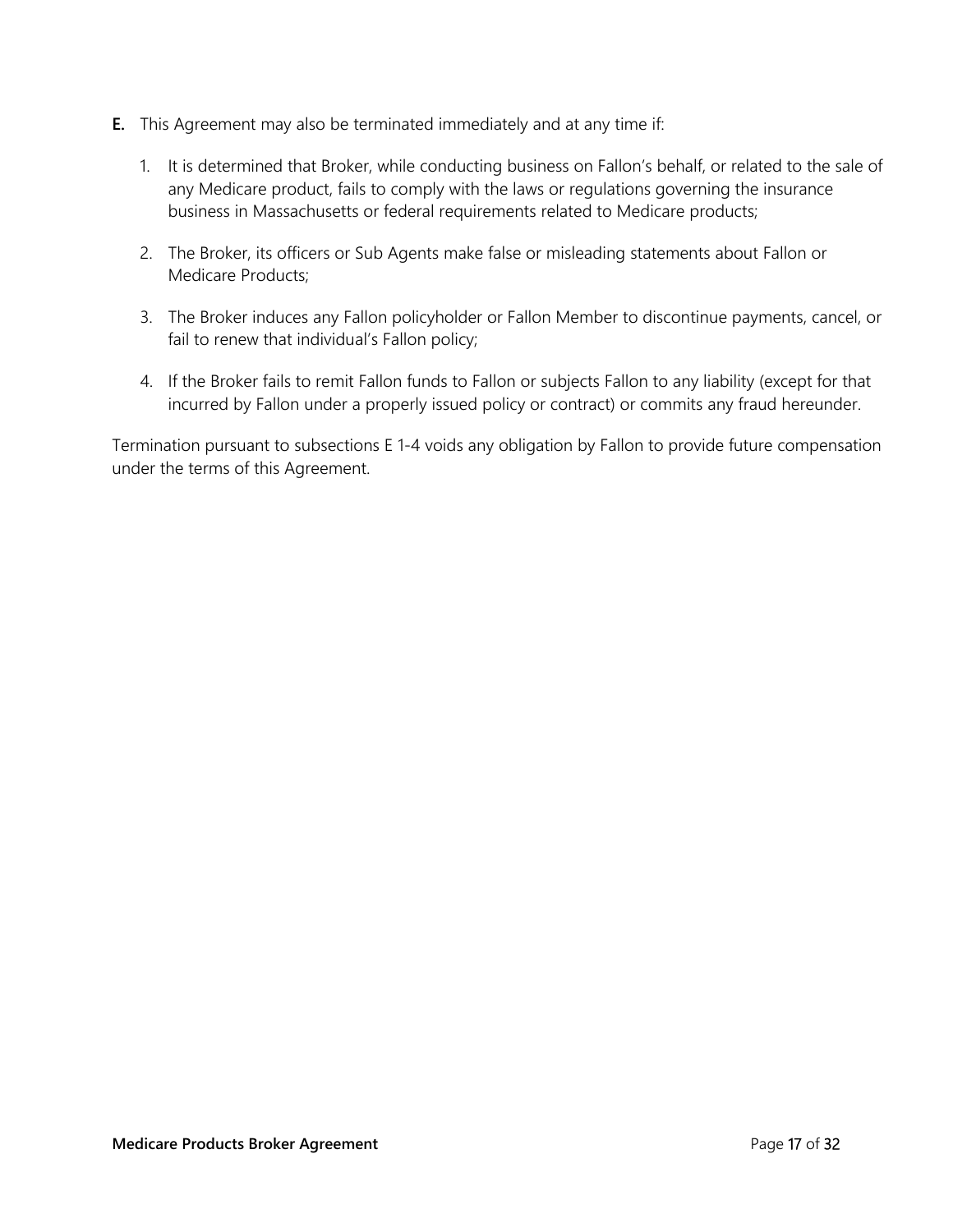## **Medicare Supplement Broker Agreement**

- This Medicare Supplement Broker Agreement is made between Fallon Community Health Plan, Inc. ("FCHP"), a Massachusetts health maintenance organization ("HMO"), Fallon Health & Life Assurance Company, Inc. ("FHLAC") (collectively "FCHP/ FHLAC"), and the Company or Individual listed on the signature page of this Agreement:
- **Whereas,** FCHP and FHLAC are both duly licensed and operating health care services organizations selling prepaid health care plans in the Commonwealth of Massachusetts,
- **Whereas,** Broker is licensed by the Massachusetts Division of Insurance to sell FCHP/FHLAC's plans and its license is current and in full force and effect, and
- **Whereas,** Broker is not an employee of FCHP/FHLAC,
- **Whereas,** Broker has been designated as the Broker of Record by the employer group offering the plan, and
- **Whereas,** FCHP and Broker desire to enter into an agreement whereby FCHP/FHLAC compensates Broker for Broker's services in marketing FCHP's fully insured commercial HMO plan(s) and FHLAC's fully insured POS and PPO plan(s) ("FCHP/FHLAC's Plans").
- **Now,** Therefore, in consideration of the promises and mutual covenants herein contained, it is mutually agreed by and between the parties hereto as follows:
	- **1.** Broker shall provide sales and marketing services for FCHP/FHLAC in the marketing of FCHP/FHLAC's Plans to employer groups in the Commonwealth of Massachusetts. Broker shall at all times be licensed by the Massachusetts Division of Insurance as a broker in good standing and will remain in strict compliance with all applicable state laws, federal laws, and FCHP/FHLAC sales, marketing and broker policies and procedures, including adherence to FCHP/FHLAC's underwriting guidelines, and this Agreement. Broker shall notify FCHP/FHLAC in writing within 15 days of the termination, expiration, surrender, suspension, revocation, or disciplinary proceedings relating to Broker's license. It is the responsibility of any brokerage agency to ensure that all of its Brokers are licensed.
	- **2.** In order to be qualified for FCHP/FHLAC Broker compensation, the Broker is required to supply the following documents: Completed W- 9 form, a copy of current Massachusetts resident broker's license/producer license, FCHP/FHLAC Brokerage Agreement signed by licensed agents and the FCHP/FHLAC Manager of Broker Relations, and a Broker of Record letter from the employer group, with effective date of Broker of Record designation, the Broker name(s) (and any splits in commission among multiple Brokers) and signed by an officer of the account. A Broker of Record letter may not be required for newly contracting brokers.
	- **3.** Broker shall provide to FCHP/FHLAC evidence of general liability and other insurance coverage in an amount satisfactory to FCHP/FHLAC and shall maintain said coverage during the term of this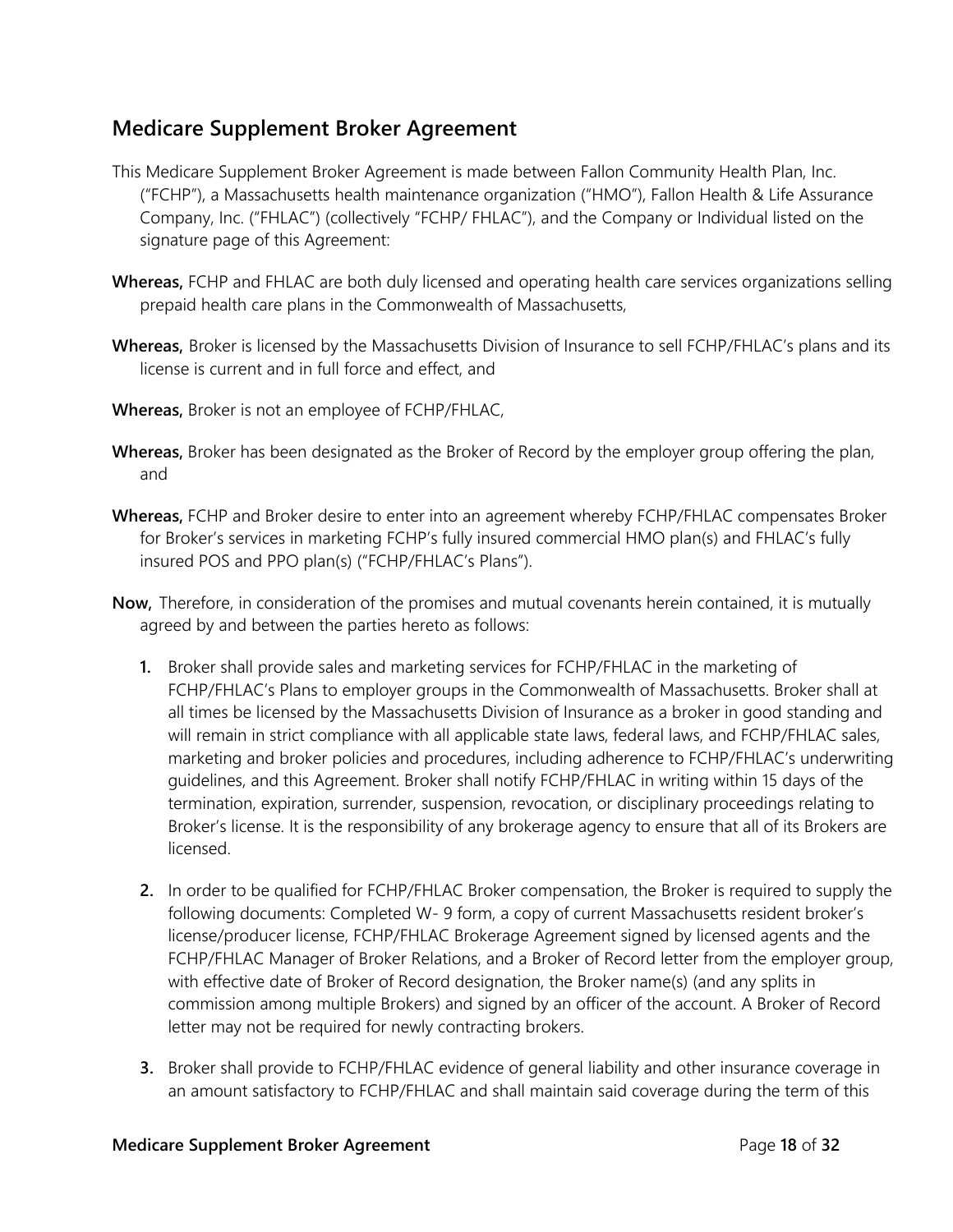Agreement. Broker agrees to indemnify and hold FCHP/FHLAC harmless as to any suit, damages, or loss resulting from negligence of Broker and arising out of or in connection with Broker's duties hereunder. Broker shall supply a copy of the declaration page of their E&O policy showing coverage of at least \$1,000,000 when first contracting with FCHP/FHLAC, and also upon request. The Broker is responsible for maintaining E&O coverage in full form.

- **4.** FCHP/FHLAC shall not pay to Broker commission paid by employer and procured by Broker until Broker provides FCHP/FHLAC a written letter of confirmation from such employer designating Broker as "Broker of Record."
- **5.** FCHP will not pay broker commissions on a retroactive basis beyond a period of 12 months.
- **6.** Broker agrees to use its best efforts to maintain the relationship between FCHP/FHLAC and the employer, and to maintain full cooperation by the employer and its group of employees with FCHP/FHLAC, in compliance with FCHP/FHLAC's underwriting guidelines.
- **7.** FCHP/FHLAC reserves the right to review and approve all applications for contracts with prospective groups identified by Broker. Further, FCHP/FHLAC reserves the right to approve all Broker's proposals to ensure that all proposals are in conformance with FCHP/FHLAC's policies and procedures. FCHP/FHLAC's right of prior approval of all employer group contracts shall be clearly stated in all proposals prepared by Broker. All enrollments shall take the form of a contract between the employer group and FCHP/FHLAC.
- **8.** In representing FCHP/FHLAC in the marketing of FCHP/FHLAC's Plans, Broker shall utilize only sales material authorized by FCHP/FHLAC, shall adhere to all policies, rules and regulations provided by FCHP/FHLAC to Broker in writing with regard to sales, and shall in no way misrepresent FCHP/FHLAC.
- **9.** Broker acknowledges that the Patient Protection and Affordable Care Act (PPACA) requires insurers and employers to provide a Summary of Benefits and Coverage (SBC) to all eligible employees during the first open enrollment period beginning on or after September 23, 2012. Broker shall provide SBCs created by FCHP/FHLAC to all employer groups that have designated Broker as the Broker of Record. Broker shall instruct the employer group of the PPACA requirement to provide all eligible employees with a SBC for each plan design for which they are eligible to enroll during the employer group's open enrollment period. Broker shall confirm the employer group has distributed the FCHP/FHLAC SBCs to all eligible employees.
- **10.** FCHP/FHLAC shall submit an invoice for premiums to each employer group. In the event that Broker receives funds on behalf of FCHP/ FHLAC from any person, Broker shall accept such funds from employer groups only in the form of checks made payable to "Fallon Community Health Plan" and shall forward such checks to FCHP/FHLAC by the close of the business day following receipt thereof.
- **11.** In consideration for Broker's services in marketing FCHP/FHLAC's Plans, FCHP/FHLAC shall pay Broker a commission in accordance with the compensation schedule attached hereto on a monthly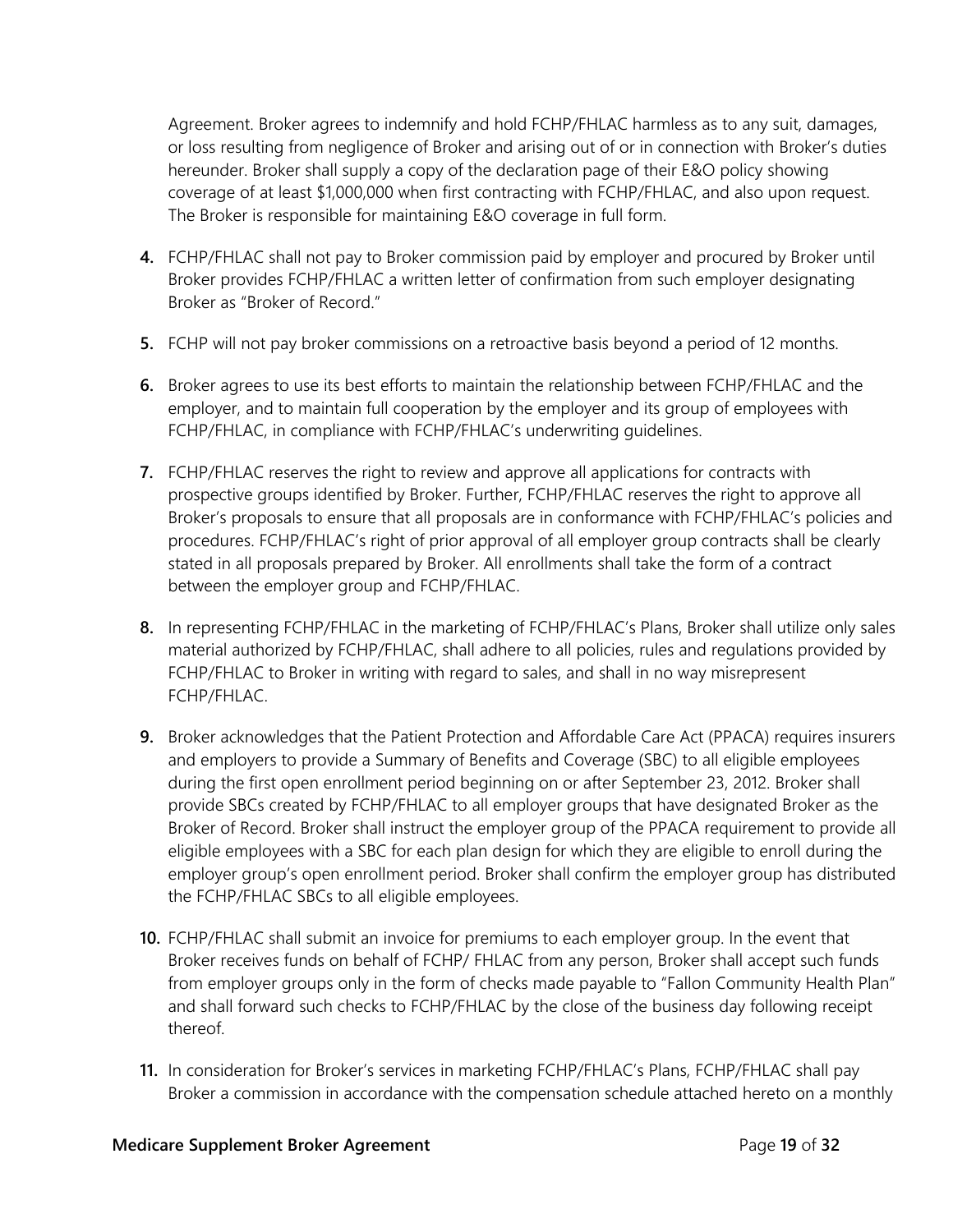basis. The records of the employer group as to enrollment shall be conclusive. Such compensation shall be payable only so long as this Agreement is in effect and Broker is recognized by the employer as the Broker of Record to receive said compensation. FCHP/FHLAC reserves the right to modify compensation rates and/or bonuses from time to time.

- **12.** In the event FCHP/FHLAC pays a commission to Broker due to error, whether Broker or FCHP/FHLAC error, including, but not limited to, payment of commission for premiums that the employer fails to pay to FCHP/FHLAC, FCHP/FHLAC may offset any future commissions payable against such amount or collect such amount thereof directly from Broker. If collected directly from the Broker, the Broker shall promptly refund all such commissions to FCHP/FHLAC, within thirty (30) days of FCHP/FHLAC's written request for such refund.
- **13.** A Broker shall notify FCHP in writing and provide supporting legal documentation of any acquisition or merger (hereinafter an "Acquisition") of/with any other broker. For the purpose of measuring and paying any earned broker bonus, FCHP will deem such Acquisition as having occurred at the beginning of the year following the date of the Acquisition.
- **14.** The initial term of this Agreement is one (1) year from the date as of which this Agreement is executed. This Agreement shall automatically renew at the end of the initial term and continue in effect from year to year thereafter until terminated. If any party defaults in the performance of any of its duties or obligations hereunder, and such default has not been cured within thirty (30) days of the non- defaulting party's giving of written notice of such default, specifying the nature of the alleged default or breach, the non-defaulting party may give notice of intent to terminate this Agreement to the defaulting party, and this Agreement shall terminate with regard to all parties on the last day of the month in which the thirtieth (30th) day following the date of the initial written notice of default occurs. Instances of default under the Agreement shall include, but not be limited to: (i) Broker's license being suspended, revoked or not renewed by the Commonwealth of Massachusetts; (ii) Broker acting in a manner that is injurious to FCHP/FHLAC; (iii) Broker acting in a manner that constitutes fraud and/or misrepresentation.
- **15.** If FCHP/FHLAC determines that fraud and/or misrepresentation has occurred on any of the Broker of Record letters, credentials, quote requests, authorizations to quote, forms, remittances, membership applications and/or any other transactions submitted by the Broker to FCHP/FHLAC, FCHP/FHLAC may terminate this Agreement retroactive to the date of the fraud or misrepresentation at its sole discretion. The Broker will be responsible for reimbursing FCHP/FHLAC for any commission and/or bonus paid to the Broker by FCHP/FHLAC from the point of the fraud and/or misrepresentation to the termination date.
- **16.** Broker acknowledges that FCHP/FHLAC has developed certain symbols, trademarks, service marks, data, processes, plans, procedures and information, including but not limited to broker commission and bonus, rates, quotes, and online tools, which are proprietary information and trade secrets of FCHP/FHLAC (the "Proprietary Information"). At all times, both during Broker's performance of services pursuant to this Agreement and after the termination of this Agreement, Broker agrees not to use or permit the use of the Proprietary Information, except as expressly contemplated by this Agreement, without the prior written consent of FCHP/FHLAC and Broker shall cease or cause the

#### **Medicare Supplement Broker Agreement Constant Constant Constant Page 20** of 32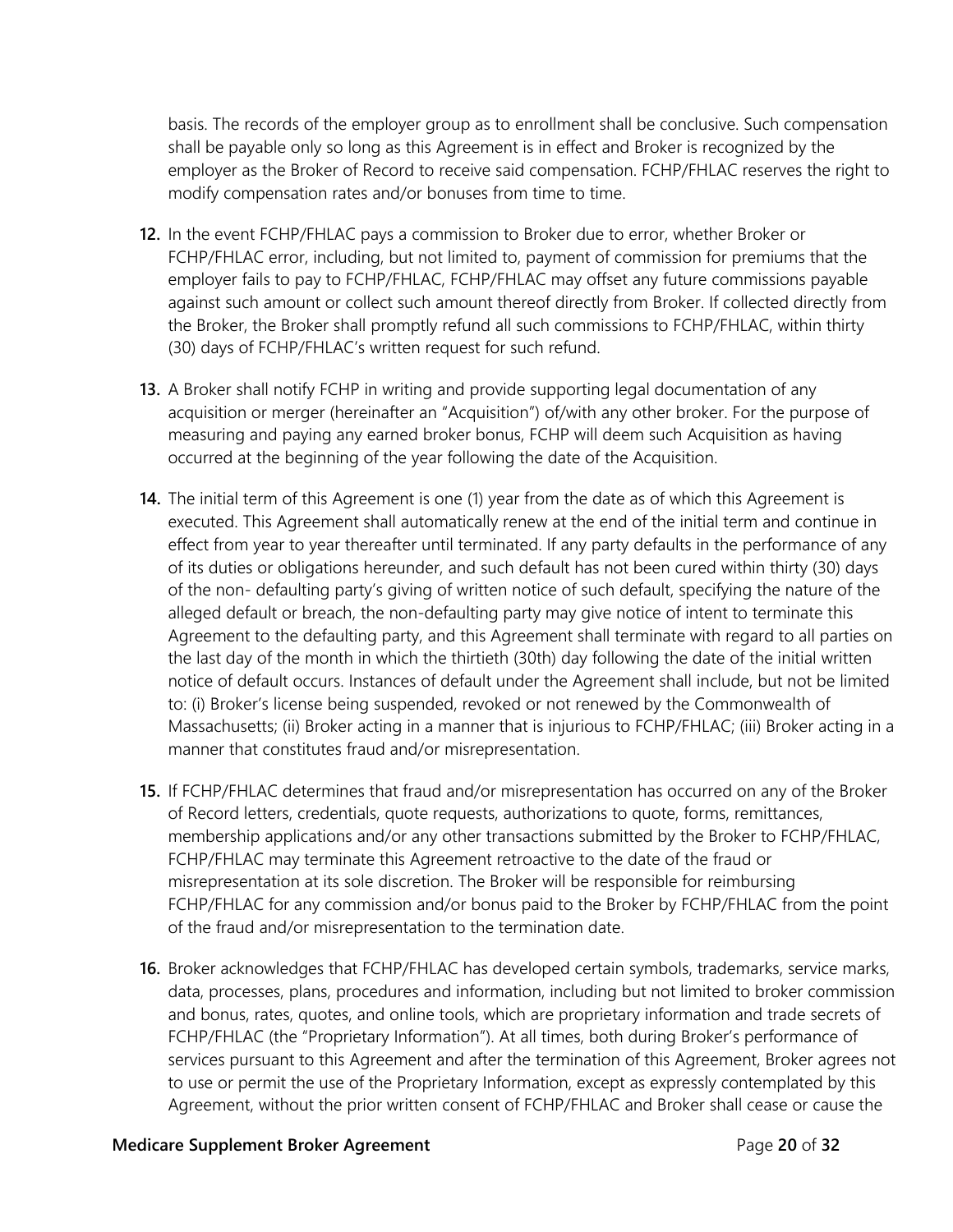cessation of any and all usage of the Proprietary Information and shall return copies thereof, including all sales materials for the Plan, to FCHP/FHLAC immediately upon the termination of this Agreement.

- **17.** Broker covenants and agrees that the contract between FCHP/FHLAC and the employer is the exclusive property of FCHP/FHLAC, and Broker has no property or other interest whatsoever in such contract.
- **18.** This Agreement and all exhibits and other documents furnished pursuant to this Agreement and expressly made a part hereof shall constitute the entire agreement relating to the subject matter hereof between the parties hereto. Each party acknowledges that no representation, inducement, promise or agreement has been made, orally or otherwise, by the other party, or anyone acting on behalf of the other party, unless such representation, inducement, promise or agreement is embodied in this Agreement, expressly or by incorporation.
- **19.** Except as otherwise provided in this Agreement, no amendment to this Agreement shall be valid unless it is in writing and signed by the parties. Broker agrees that FCHP/FHLAC has the right to alter the broker compensation schedule as necessary, that that this shall not constitute an amendment to this Agreement.
- **20.** The validity and interpretation of this Agreement, and the rights and obligations of the parties hereunder, shall be governed by the laws of the Commonwealth of Massachusetts from time to time in force.
- **21.** If any provision of this Agreement is held to be invalid, void or unenforceable, such part will be treated as severable and the remaining provisions shall nevertheless continue in full force and effect.
- **22.** The obligations of each party to this Agreement shall inure solely to the benefit of the other party, and no person or entity shall be a third-party beneficiary of this Agreement.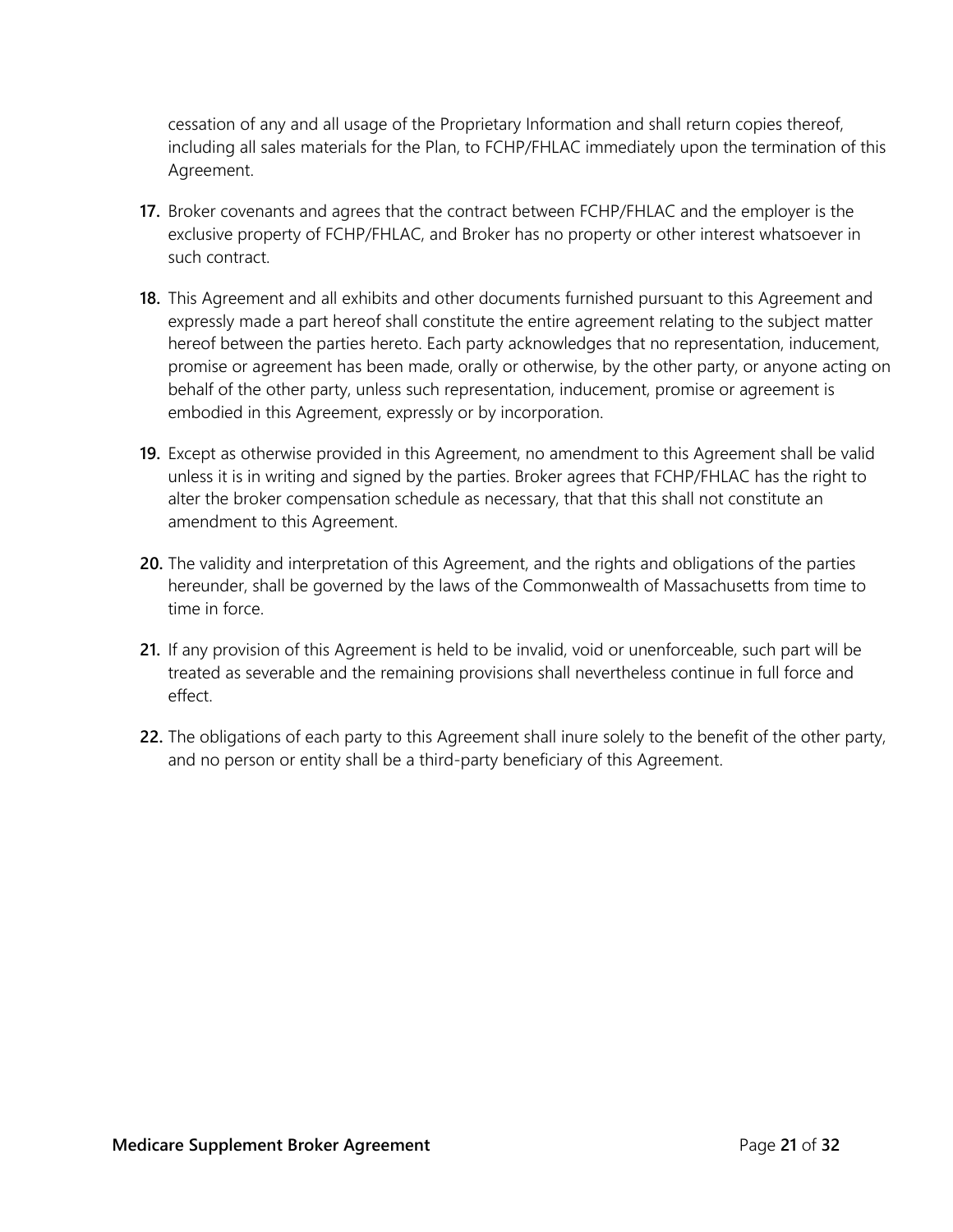## **Declaration**

 $\blacksquare$  Check here if you are making a declaration on behalf of a company.

**I declare that,** if the company is appointed, all premiums or monies for policies/coverage issued by Fallon Community Health Plan that are paid to the company or its Sub Agents shall be held in a fiduciary capacity and shall not be misappropriated or converted to company's use or illegally withheld. Furthermore, I agree, on behalf of company, not to solicit business until company is duly appointed. I understand and agree that all commissions due on business produced by the company or by Sub Agents under the company will be disbursed by Fallon Community Health Plan to the company and it the company's sole responsibility to ensure proper payment is made to Sub Agents in the amount provided for in the Addendum, as modified from time to time. **I attest to the truth and completeness of the foregoing statements and answers. I certify that I have read, understand and agree to be bound by the conditions identified on this Application for Appointment and the attached Medicare Advantage Products Broker Agreement.** 

| Authorized Signature:              |       |  |
|------------------------------------|-------|--|
| On Behalf of:<br>[Name of Company] | Date: |  |

*A photocopy or facsimile of this Authorization shall be as valid as the original.* 

 $\Box$  Check here if you are making a declaration on behalf of yourself.

| I declare that, if I am appointed, all premiums or monies for policies/coverage issued by Fallon      |
|-------------------------------------------------------------------------------------------------------|
| Community Health Plan that are paid to Broker or its Sub Agents shall be held in a fiduciary capacity |
| and shall not be misappropriated or converted to my own use or illegally withheld. Furthermore, I     |
| agree not to solicit business until I am duly appointed. I understand and agree that all commissions  |
| due on business produced by me or my Sub Agents will be disbursed by Fallon Community Health          |
| Plan to me and it is my sole responsibility to ensure proper payment is made to Sub Agents in the     |
| amount provided for in the Addendum, as modified from time to time. I attest to the truth and         |
| completeness of the foregoing statements and answers. I certify that I have read, understand and      |
| agree to be bound by the conditions identified on this Application for Appointment and the            |
| attached Medicare Advantage Products Broker Agreement.                                                |

Applicant Signature: <u>Date:</u> 2004. Date: 2004. Date:

*A photocopy or facsimile of this Authorization shall be as valid as the original.* 

**In Witness Where of,** the parties have executed this Agreement intending to be bound on and after

the \_\_\_\_\_\_\_\_\_\_ day of \_\_\_\_\_\_\_\_\_\_\_\_\_\_\_\_\_\_\_\_\_\_\_\_\_\_, \_\_\_\_\_\_\_\_\_\_\_\_\_\_\_\_.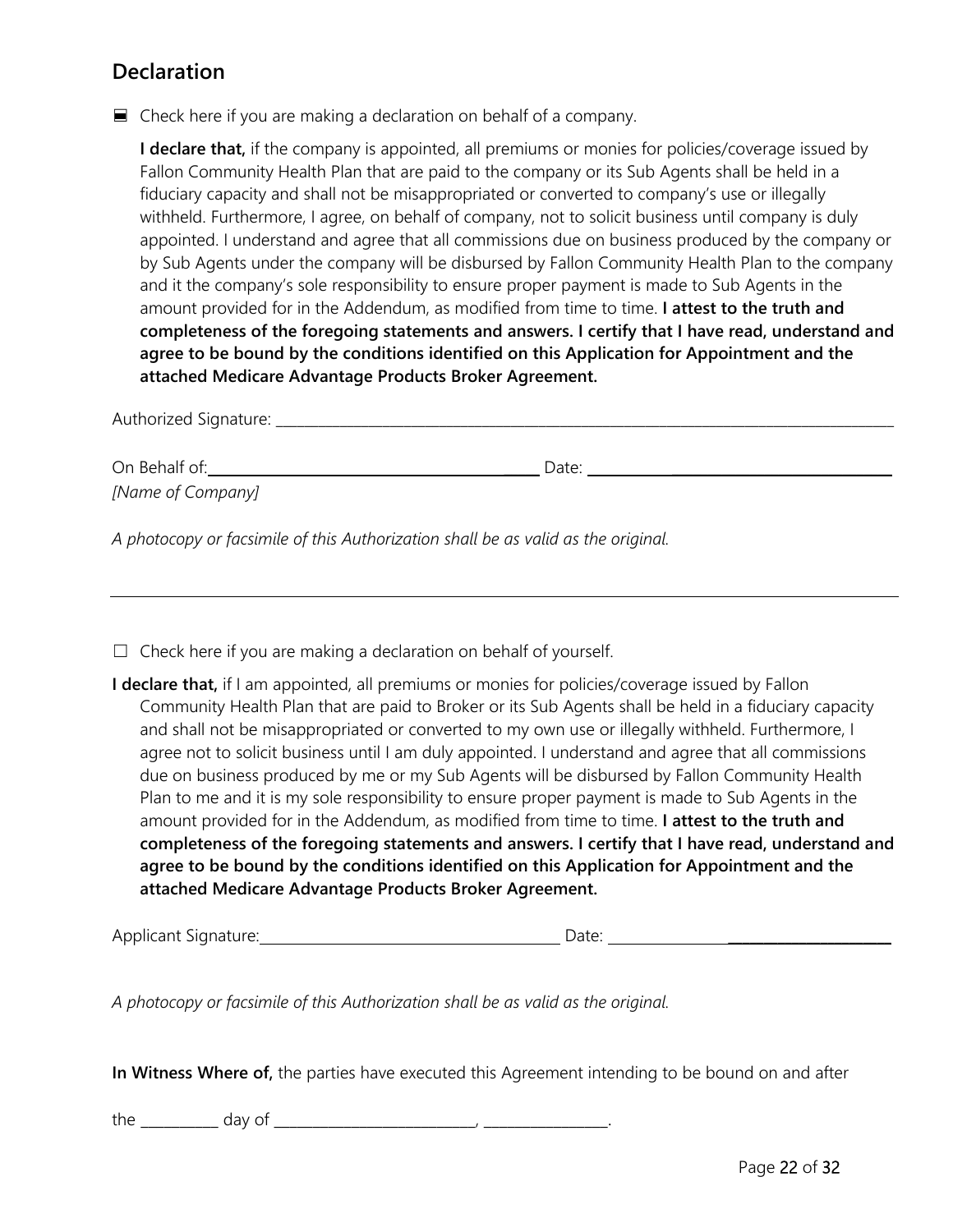| Fallon Community Health Plan, Inc.  | <b>Broker</b>     |
|-------------------------------------|-------------------|
|                                     |                   |
| Printed Name: Deborah Daviau        |                   |
| Title: Director, Medicare Advantage |                   |
| Tax I.D. #: 23-7442369              |                   |
|                                     | SS/Tax I.D. $#$ : |
|                                     |                   |
| 10 Chestnut Street                  |                   |
| Worcester, MA 01608                 |                   |
|                                     |                   |

## **Business Associate Addendum**

|                                                                                                     |  |  | This addendum ("Addendum") is by and between Fallon Community Health Plan, Inc. (hereinafter               |
|-----------------------------------------------------------------------------------------------------|--|--|------------------------------------------------------------------------------------------------------------|
|                                                                                                     |  |  | referred to as "FCHP"), a Massachusetts corporation and ____________ (hereinafter referred to as           |
|                                                                                                     |  |  | "Contractor") a ______________________ corporation. The Parties agree that the following clauses set forth |
| in this Addendum shall be part of the __                                                            |  |  | dated                                                                                                      |
|                                                                                                     |  |  | between FCHP and Contractor ("Service Agreement"). The parties agree that the following                    |
|                                                                                                     |  |  | clauses set forth in this Addendum shall govern Contractor's duties and responsibilities as it performs    |
|                                                                                                     |  |  | services for FCHP. The parties agree that as of the date of execution of this Addendum, this               |
|                                                                                                     |  |  | Addendum shall supersede and render null and void any previous agreements/addendums between                |
| the parties governing the use and disclosure of Protected Health Information ("PHI"). Any conflicts |  |  |                                                                                                            |
|                                                                                                     |  |  | or inconsistencies between any other agreement, and other parts of the Service Agreement and this          |
| Addendum shall be read and resolved in favor of this Addendum as to any issue involving PHI.        |  |  |                                                                                                            |

#### WITNESSETH:

WHEREAS, pursuant to the Administrative Simplification provisions of the federal Health Insurance Portability and Accountability Act of 1996 ("HIPAA"), the Secretary of Health and Human Services has issued the Standards for Privacy of Individually Identifiable Health Information at 45 C.F.R. Parts 160 and 164 (the "Privacy Rule"), the Standards for the Protection of Electronic Protected Health Information at 45 C.F.R. Parts 160, 162 and 164 (the "Security Rule"); and the Breach Notification Rule 45 C.F.R. Parts 160 and 164; and

WHEREAS the requirements governing the treatment of Protected Health Information and the Privacy Rule, the Security Rule, and the Breach Notification Rule have been modified and/or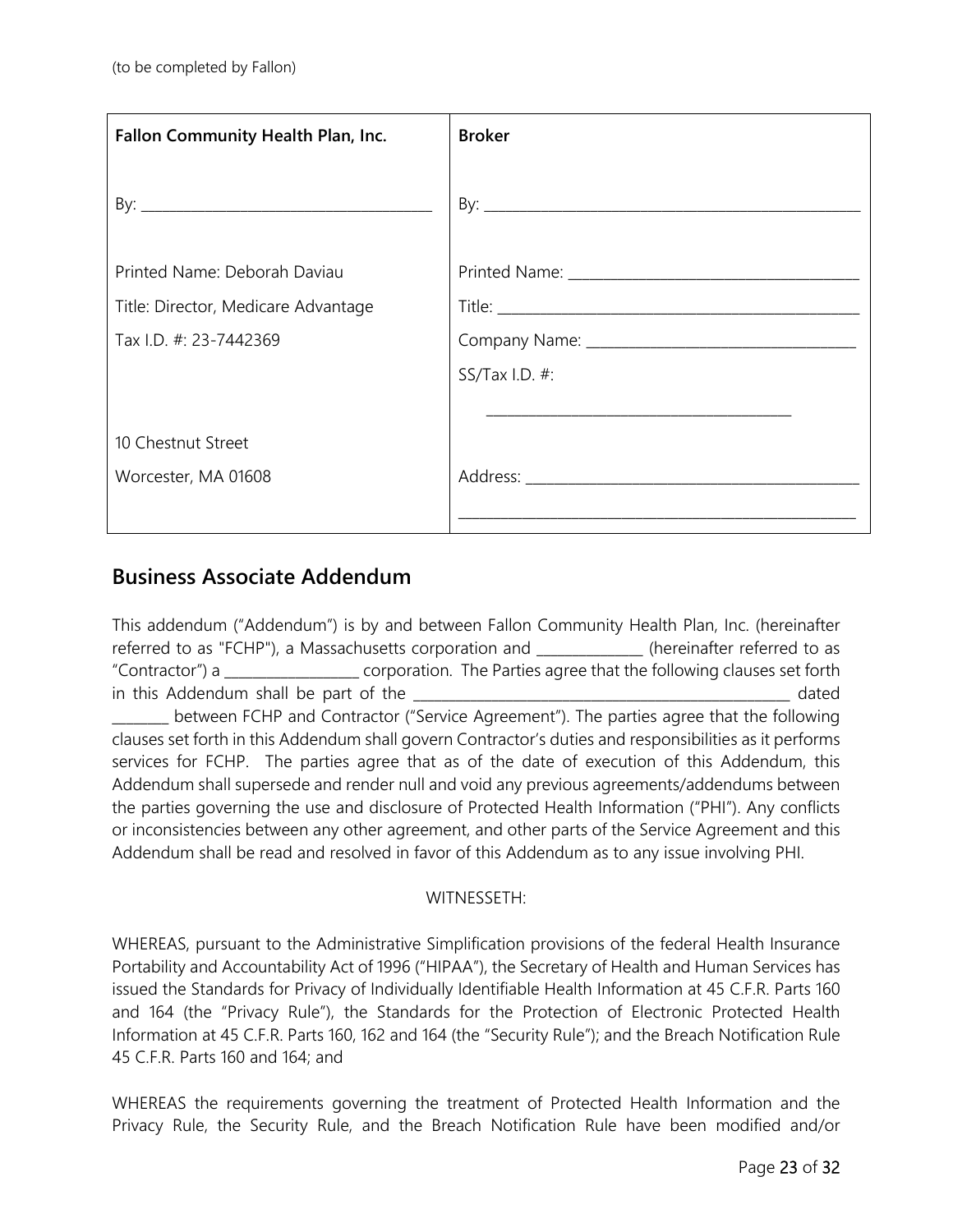established by the enactment of the American Recovery and Reinvestment Act of 2009 and its implementing regulations ("ARRA"); and

WHEREAS, the Commonwealth of Massachusetts enacted 201 CMR 17.00 Standards for the Protection of Personal Information of Residents of the Commonwealth ("MA Security Regulations"); and

WHEREAS, Contractor wishes to provide

("Services") for FCHP that involves the Use and Disclosure of Protected Health Information ("PHI"), electronic Protected Health Information ("ePHI"), and Personal Information ("PI"); and

\_\_\_\_\_\_\_\_\_\_\_\_\_\_\_\_\_\_\_\_\_\_\_\_\_\_\_\_\_\_\_\_\_\_\_\_\_\_\_\_\_\_\_\_\_\_\_\_\_\_\_\_\_\_\_\_\_\_\_\_\_\_\_\_\_\_\_\_\_\_\_\_\_\_\_\_\_\_\_\_\_\_\_\_\_\_\_\_\_\_\_\_\_\_\_\_\_\_\_\_\_\_

WHEREAS, both PHI and ePHI are protected under the Privacy Rule and ARRA, and ePHI is protected under the Security Rule and ARRA; and

WHEREAS, PI is protected under the MA Security Regulations; and

WHEREAS, Contractor and FCHP wish to enter into this Addendum in order to ensure the protection of PHI, ePHI, and Personal Information and to allow FCHP and Contractor to comply with the requirements set forth in the Privacy Rule, the Security Rule, ARRA, and the MA Security Regulations.

NOW, THEREFORE, in consideration of the mutual agreements, covenants, terms and conditions herein contained and other good and valuable consideration, the receipt and sufficiency of which are hereby acknowledged, the Parties agree as follows:

#### **I. DEFINITIONS**

Except as otherwise defined herein, any and all capitalized terms in this Addendum shall have the definitions set forth in the Privacy and Security Rules and ARRA (and any implementing regulations thereof) as currently drafted and as are subsequently updated, amended, or revised.

Breach. As currently defined by ARRA, and subject to being subsequently, updated amended or revised, Breach means the unauthorized acquisition, access, use, or disclosure of PHI which compromises the security or privacy of such information, except where an unauthorized person to whom such information is disclosed would not reasonably have been able to retain such information. The term does not include any unintentional acquisition, access, or use of PHI by an employee or individual acting under the authority of Contractor if such acquisition, access, or use was made in good faith and within the course and scope of employment or other professional relationship of such employee or individual and such information is not further accessed, acquired, used or disclosed by any person. The term also does not include any inadvertent disclosure from an individual who is otherwise authorized at Contractor's facility to access such information to another similarly situated individual at the same facility, provided that information received as a result of the inadvertent disclosure is not further acquired, accessed, used, or disclosed without authorization from the Individual.

Business Associate. As currently defined by 45 C.F.R. §160.103, and subject to being subsequently updated, amended, or revised, Business Associate means an entity who on behalf of FCHP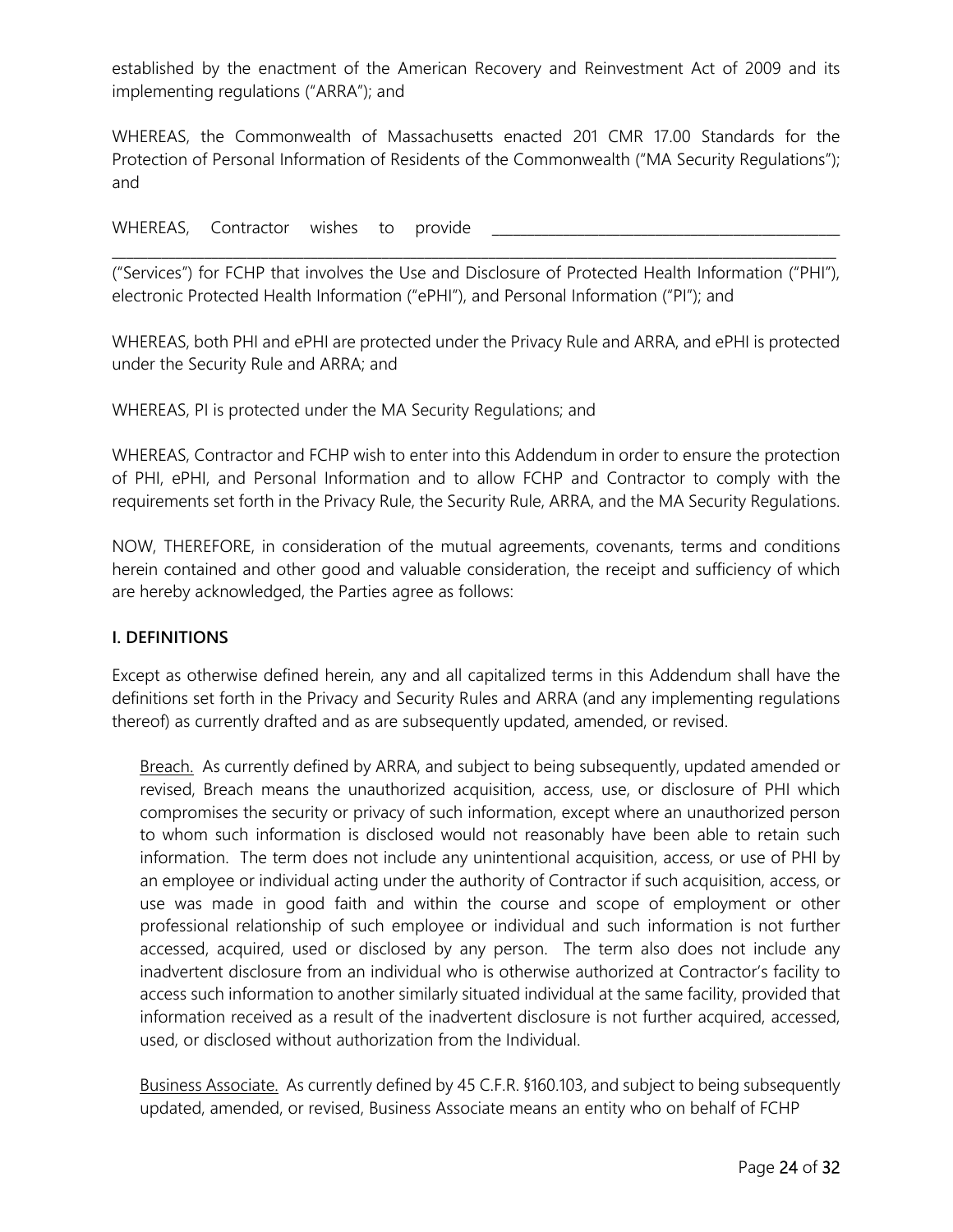performs, or assists in the performance of, a function or activity involving the use or disclosure of PHI.

Disclosure. As currently defined by 45 C.F.R. §160.103, and subject to being subsequently updated, amended, or revised, Disclosure means the release, transfer, provision of, access to, or divulging in any other manner of information outside the entity holding the information.

Electronic PHI ("ePHI"). As currently defined by 45 C.F.R. §160.103, and subject to being subsequently updated, amended, or revised, ePHI is PHI in electronic form and that is created, received, stored, or otherwise used by Contractor on behalf of FCHP.

Individual. As currently defined by 45 C.F.R. §160.103, and subject to being subsequently updated, amended, or revised, Individual is the person who is the subject of the PHI and shall include a person who qualifies as a Personal Representative in accordance with 45 C.F.R. § 164.502(g).

Individually Identifiable Health Information. As currently defined by 45 C.F.R. §160.103, and subject to being subsequently updated, amended, or revised, Individually Identifiable Health Information is information, including demographic information, created or received by a health care provider, health plan, employer, or health care clearinghouse; and relates to the past, present, or future physical or mental health or condition of an individual, the provision of health care to an individual, or the payment for the provision of health care to an individual; and that identifies the individual or with respect to which there is a reasonable basis to believe the information can be used to identify the individual.

Personal Information (PI). As currently defined by 201 CMR 17.02, and subject to being subsequently updated, amended, or revised, PI is a subset of Individually Identifiable Health Information and includes a Massachusetts resident's first name and last name or first initial and last name in combination with any one or more of the following data elements that relate to such resident:

- (a) Social Security number;
- (b) Driver's license number or state-issued identification card number; or
- (c) Financial account number, or credit or debit card number, with or without any required security code, access code, personal identification number or password, that would permit access to a resident's financial account; provided, however, that "Personal Information" shall not include information that is lawfully obtained from publicly available information, or from federal, state or local government records lawfully made available to the general public.

Protected Health Information (PHI). As currently defined by 45 C.F.R. §160.103, and subject to being subsequently updated, amended, or revised, PHI is Individually Identifiable Health Information that is transmitted or maintained in any form, including as ePHI, and that is created, received, stored, or otherwise used by Contractor on behalf of FCHP.

Use. As currently defined by 45 C.F.R. §160.103, and subject to being subsequently updated, amended, or revised, Use means, with respect to Individually Identifiable Health Information, the sharing, employment, application, utilization, examination, or analysis of such information within an entity that maintains such information.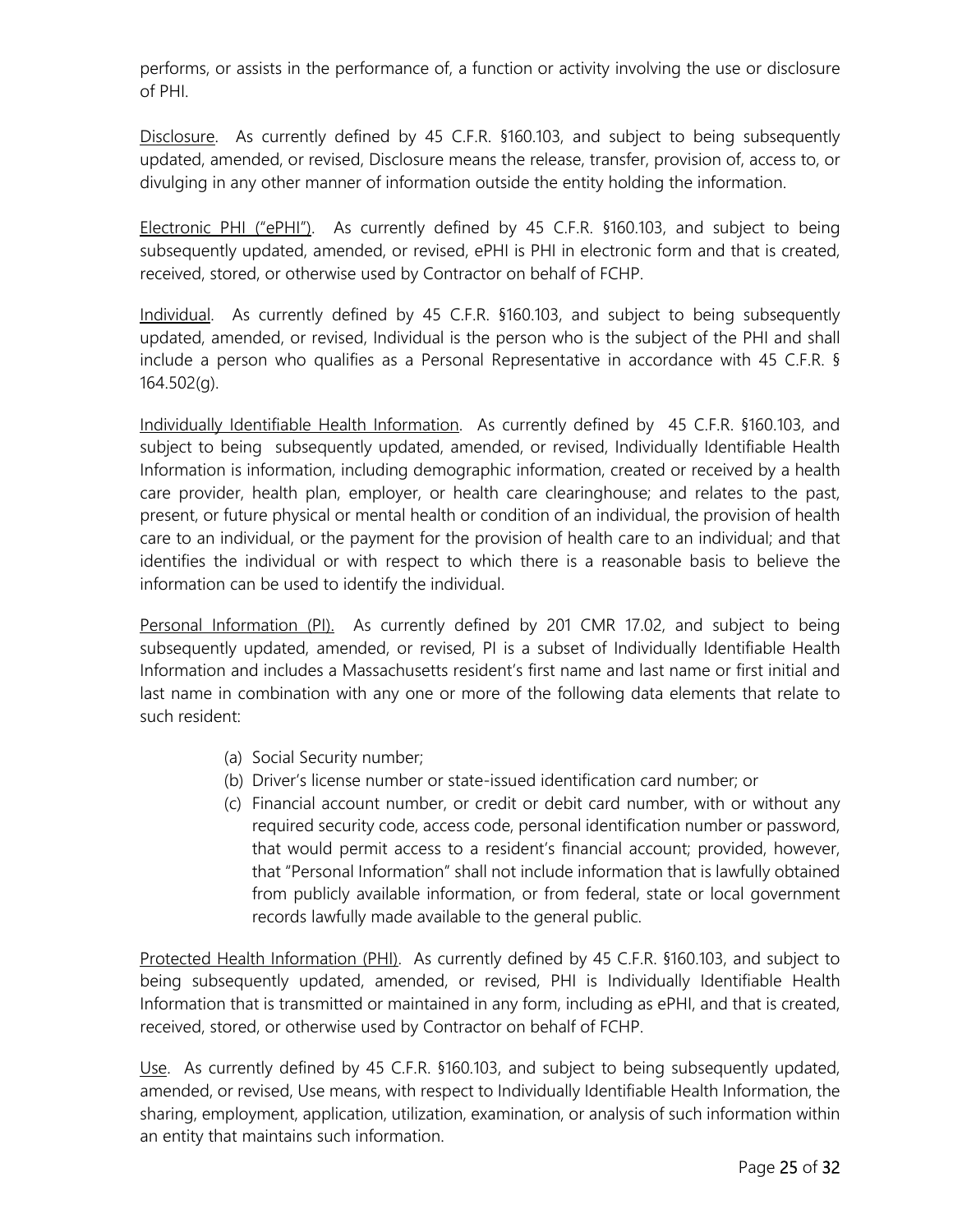#### **II. PERMITTED USES AND DISCLOSURES OF PHI**

- (A) Both parties agree that the PHI will remain the property of FCHP notwithstanding the Disclosure to Contractor.
- (B) Contractor agrees, except as otherwise provided herein, only to Use or Disclose PHI as necessary to perform the Services.
- (C) Contractor agrees it will not perform any Services that involve the Use or Disclosure of PHI outside of the United States without the prior written approval of FCHP.

#### **III. CONTRACTOR RESPONSIBILITIES**

- (A) Contractor agrees to not Use or Disclose PHI other than as permitted under this Addendum or as required by law. At all times after the effective date of Section 13405 of ARRA, Contractor's uses, disclosures, or requests for PHI described herein shall be, to the extent practicable, limited to a Limited Data Set or the Minimum Necessary (as may be described by the Secretary of Health and Human Services in guidance under Sections 13405 and 13424(c) of ARRA) to accomplish the intended purpose of such use, disclosure, or request.
- (B) To the extent applicable to the Services to be performed by Contractor, Contractor agrees to provide copies of PHI to FCHP within ten (10) days of a request by FCHP in order to permit FCHP to respond to an Individual's request pursuant to 45 C.F.R. §164.524. Any denial and/or approval of a request by an Individual to access PHI shall be the responsibility of FCHP. Accordingly, in the event an Individual requests access to PHI directly from Contractor, Contractor shall direct the Individual to contact FCHP directly;
- (C) To the extent applicable to the Services to be performed by Contractor, Contractor agrees to make PHI available for amendment and shall incorporate any amendments to the PHI requested by FCHP in accordance with 45 C.F.R §164.526. Any denial and/or approval of a request by an Individual to amend PHI shall be the responsibility of FCHP. Accordingly, in the event an Individual requests amendment of PHI directly from Contractor, Contractor shall direct the Individual to contact FCHP directly;
- (D) To the extent applicable to the Services to be performed by Contractor, Contractor agrees to keep an accounting of all Disclosures necessary to allow FCHP to respond to an Individual's request for an accounting of Disclosures pursuant to 45 C.F.R. §164.528. Contractor agrees to provide such accounting of Disclosures, if any, within ten (10) days of a request by FCHP. Any denial and/or approval of a request by an Individual for an accounting of Disclosures shall be the responsibility of FCHP. Accordingly, in the event an Individual requests an accounting of Disclosures directly from Contractor, Contractor shall direct the Individual to contact FCHP directly;
- (E) To the extent applicable to the Services to be performed by Contractor, Contractor agrees to communicate with the member by alternative means or at alternative locations (e.g. address other than the subscriber's) if so directed by FCHP;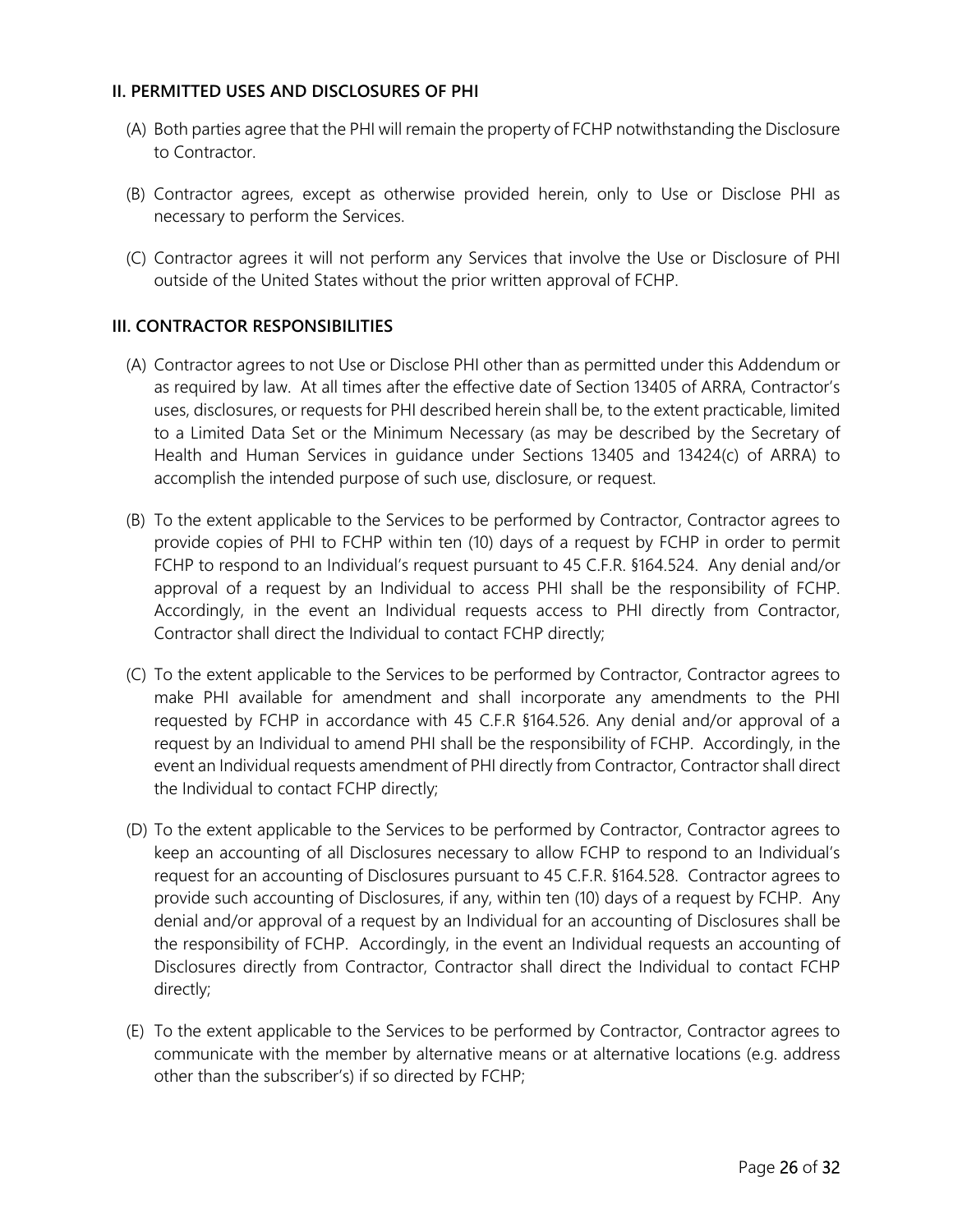- (F) To the extent applicable to the Services to be performed by Contractor, upon notification by FCHP, Contractor agrees to treat as a personal representative any person so designated by an Individual and communicated to the Contractor by FCHP;
- (G) Contractor agrees to comply with all applicable state and federal laws and regulations that govern the privacy and security of PHI;
- (H) Contractor agrees to implement Administrative, Physical and Technical safeguards as defined by 45 C.F.R. §164.304 and in a manner as described by the Security Rule in order to reasonably and appropriately protect the confidentiality, integrity and availability of ePHI and to implement appropriate safeguards to prevent the Use or Disclosure of PHI other than as provided for in this Addendum. Contractor will document and keep these safeguards current and will, upon request by FCHP, provide FCHP with copies of such documentation; Contractor agrees that as a Business Associate and, pursuant to ARRA, it must comply with 45 C.F.R. §§ 164.308, 164.310, 164.312, 164.314, and 164.316 of the Security Rule. Contractor represents that it is in compliance with these sections of the Security Rule as of the effective date of Section 13401 of ARRA. The safeguards Contractor agrees to have in place include, but are not limited to, the following:
	- i. Contractor agrees that it will maintain, at a minimum, the privacy and security safeguards and practices as described by Contractor in the Fallon Community Health Plan Third Party Privacy and Security Questionnaires that Contractor completed and submitted to FCHP on **with the submitted** to  $\blacksquare$
	- ii. All security safeguards that meet or exceed those recommended by the Department of Health and Human Services or as indicated by the Department of Health and Human Services as being in compliance with the HIPAA Security Rule;
	- iii. Contractor agrees to establish a secure connection for email exchanges between Contractors email system and FCHP's email system if such exchanges will include PI and/or PHI. Contractor agrees to use Transport Layer Security (TLS) to maintain the secure connection. Contractor further agrees to use a secure connection (such as SFTP) for all file transfers between Contractor and FCHP;
	- iv. If Contractor will communicate with FCHP members using email, Contractor agrees to utilize a secure email service/product with a minimum encryption of 128 bits or another method that meets or exceeds the methods recommended by the Department of Health and Human Services;
	- v. Contractor agrees it will not store PHI and/or PI on portable media that is not encrypted using a method of encryption that meets or exceeds those defined by the Department of Health and Human Services as properly encrypted;
	- vi. Contractor agrees it will not store PHI and/or PI on equipment or systems not owned by Contractor or a subcontractor approved pursuant to Section III(K) of this Addendum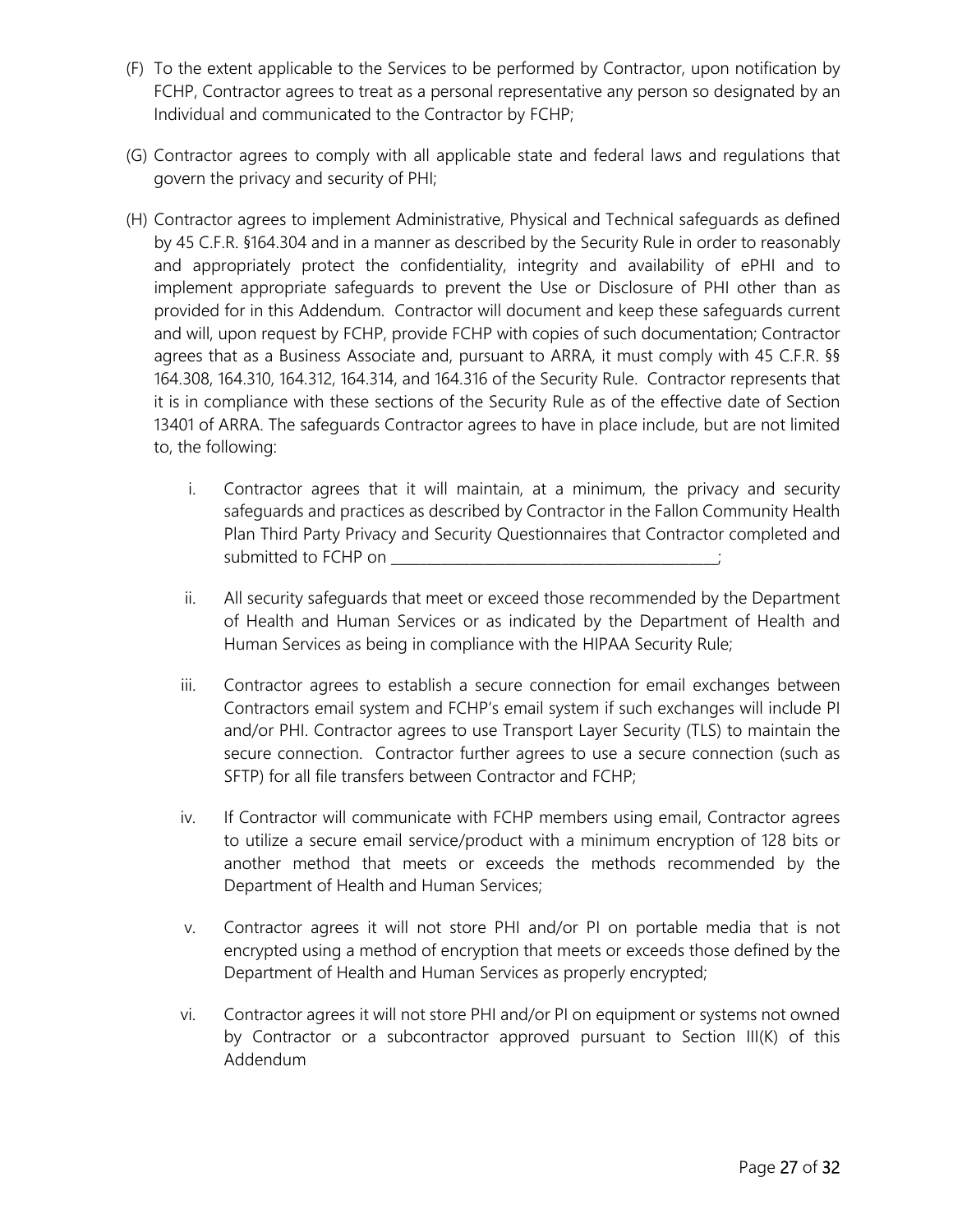- (I) Contractor agrees that if it maintains and/or stores PI as part of the Services hereunder, then Contractor will be required to comply with and maintain security measures outlined in 201 CMR 17.00 to protect with respect to PI.
- (J) Contractor agrees to have controls in place to identify and provide FCHP with a report of any Use or Disclosure of PHI or PI not permitted by this Addendum (an "Unauthorized Use or Disclosure") and/or Breach (as defined by 45 C.F.R. §164.402) of which it becomes aware or reasonably should have become aware, and to report any Security Incident as defined by 45 C.F.R. §164.304. Such reports will be made within three (3) days of the Contractor becoming aware of such Unauthorized Use or Disclosure, Security Incident and/or Breach, Should the time frames set forth in this section be longer than the time frames set forth in any applicable statute or regulation, the time frames above shall be disregarded and the shorter time frames set such statute or regulation shall govern the reporting of a Security Incident, Breach and/or Unauthorized Use or Disclosure of PHI or PI. Contractor's report will include at least the following:
	- i. Identify the nature of the Unauthorized Use or Disclosure, Breach or Security Incident;
	- ii. Identify the PHI involved in the Unauthorized Use or Disclosure, Breach or Security Incident;
	- iii. Identify and provide FCHP with a list of the Individuals whose PHI was the subject of the Unauthorized Use or Disclosure, Breach or Security Incident;
	- iv. Identify who is responsible for the Unauthorized Use or Disclosure, Breach or Security Incident and who gained unauthorized access to PHI;
	- v. Identify what corrective action Contractor took or will take to prevent further Unauthorized Uses or Disclosures, Breaches or Security Incidents;
	- vi. Identify what Contractor did or will do to mitigate any harmful effect of the Unauthorized Use or Disclosure, Breach or Security Incident; and
	- vii. Provide such other information, including a written report, as FCHP requests.

Contractor further agrees to cooperate fully with FCHP's investigation into such Unauthorized Use or Disclosure of PHI or PI, Breach, and/or Security Incident, with FCHP's efforts to reclaim all access to the PHI, and with FCHP's efforts to report and/or notify third parties of such Unauthorized Use or Disclosure of PHI as FCHP deems necessary or as required by state and/or federal law. Notwithstanding the foregoing, the Parties agree that some unsuccessful attempts on electronic systems occur on a routine basis and that this Section constitutes notice by Contractor of the ongoing existence and occurrence of the following unsuccessful attempts for which no additional notice to FCHP shall be required pings on its firewall; port scans; attempts to log on to a system or enter a database with an invalid password or username; denial-of-service attacks that do not result in a server being taken off-line; and malware (e.g. worms, viruses) that is detected and neutralized by Contractor's anti-virus and other defensive software measures;

(K) Contractor agrees to provide FCHP with notification prior to disclosing PHI and/or PI to any subcontractors and/or agents. Contractor further agrees to obtain FCHP's written consent prior to disclosing PHI and/or PI to any subcontractors and/or agents located outside the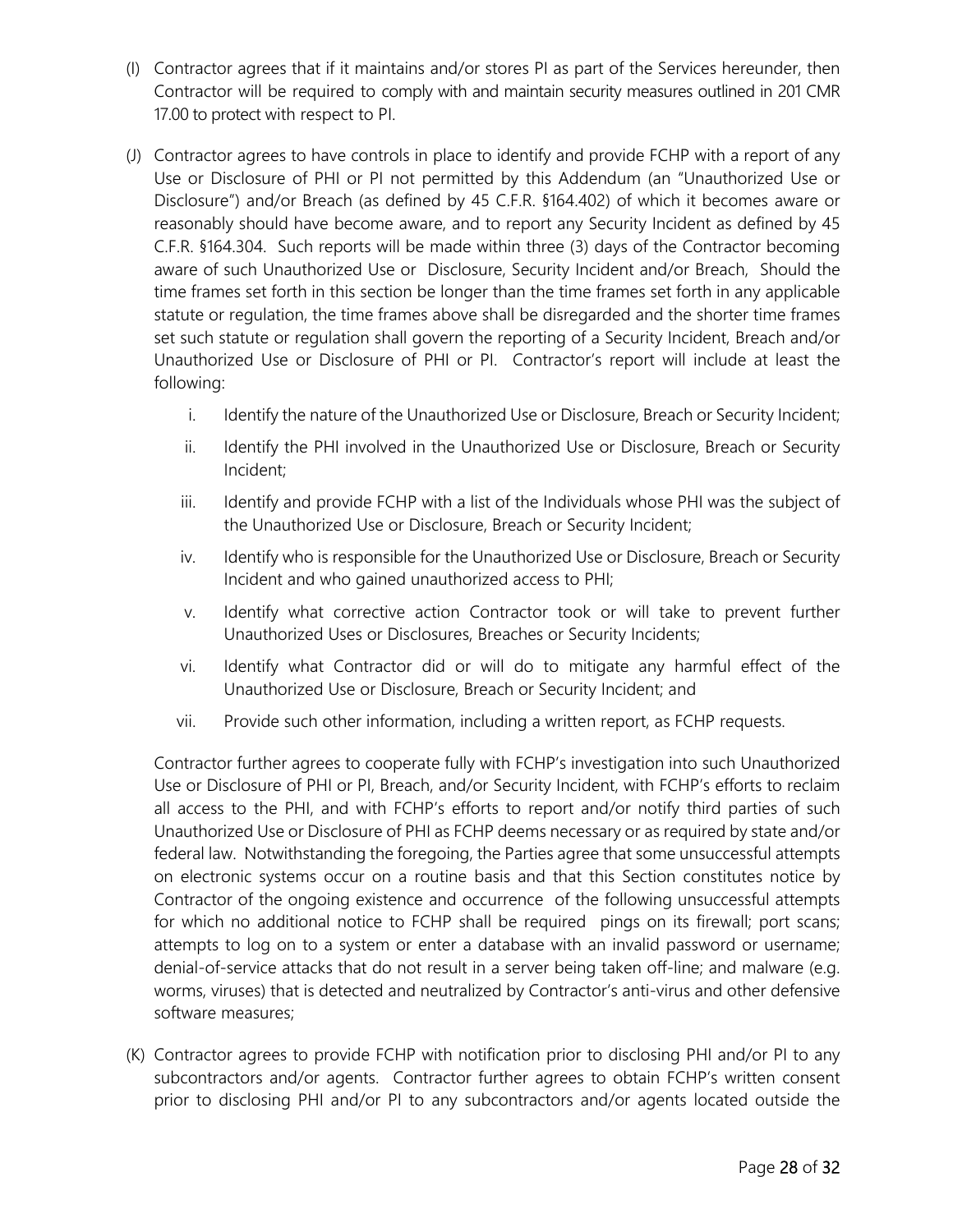United States. Notwithstanding such notification to or consent from FCHP, Contractor will remain fully responsible for its subcontractors' and/or agents' actions;

- (L) Contractor agrees to ensure that any subcontractors or agents to whom it provides PHI and/or PI as permitted under this Addendum agree in writing to 1) the same restrictions and conditions that apply herein to the Contractor with respect to such information and 2) implement the security safeguards that apply to Contractor herein to protect the PHI and/or PI; and
- (M) The Contractor will make its internal practices, books, and records relating to the Use and Disclosure of PHI available, as requested, to the Secretary of the federal Department of Health and Human Services for purposes of determining FCHP's compliance with the Privacy Rule and/or ARRA.

#### **IV. FCHP RESPONSIBILITIES**

- (A) FCHP agrees to notify Contractor of any limitation(s) in its Notice of Privacy Practices to the extent that such limitation may affect Contractor's Use or Disclosure of PHI and/or PI;
- (B) FCHP agrees to notify Contractor of any changes in, or revocation of, permission by an Individual to Use or Disclose PHI and/or PI, to the extent that such changes may affect Contractor's Use or Disclosure of PHI and/or PI; and
- (C) FCHP agrees to notify Contractor of any restriction to the Use or Disclosure of PHI and/or PI that FCHP has agreed to in accordance with 45 C.F.R. §164.522, to the extent that such restriction may affect Contractor's Use or Disclosure of PHI and/or PI.

#### **V. GENERAL TERMS**

#### (A) Term and Termination.

- i. Term. This Addendum will automatically terminate without any further action of the Parties upon receipt of written certification pursuant to Section V(A)iv of this Addendum from Contractor that all PHI and/or PI in Contractor's and/or its subcontractors' and agents' possession has been returned and/or destroyed and is no longer in Contractor's possession or the possession any of its subcontractors and/or agents.
- ii. Termination for Cause by FCHP. If FCHP determines that Contractor has engaged in a pattern of activity that constitutes a material breach of this Addendum, then FCHP shall provide Contractor with written notice of the existence of the alleged breach and shall provide Contractor with ten (10) calendar days to cure said breach. Failure by Contractor to cure said breach shall be grounds for immediate termination of any services arrangement and this Addendum by FCHP. Alternatively, if Contractor fails to cure said breach and FCHP determines that termination of the services arrangement and this Addendum is not feasible, FCHP will report the violation to the Secretary of Health and Human Services.
- iii. Termination for Cause by Contractor. If Contractor determines that FCHP has engaged in a pattern of activity that constitutes a material breach of this Addendum, then Contractor shall provide FCHP with written notice of the existence of the alleged breach and shall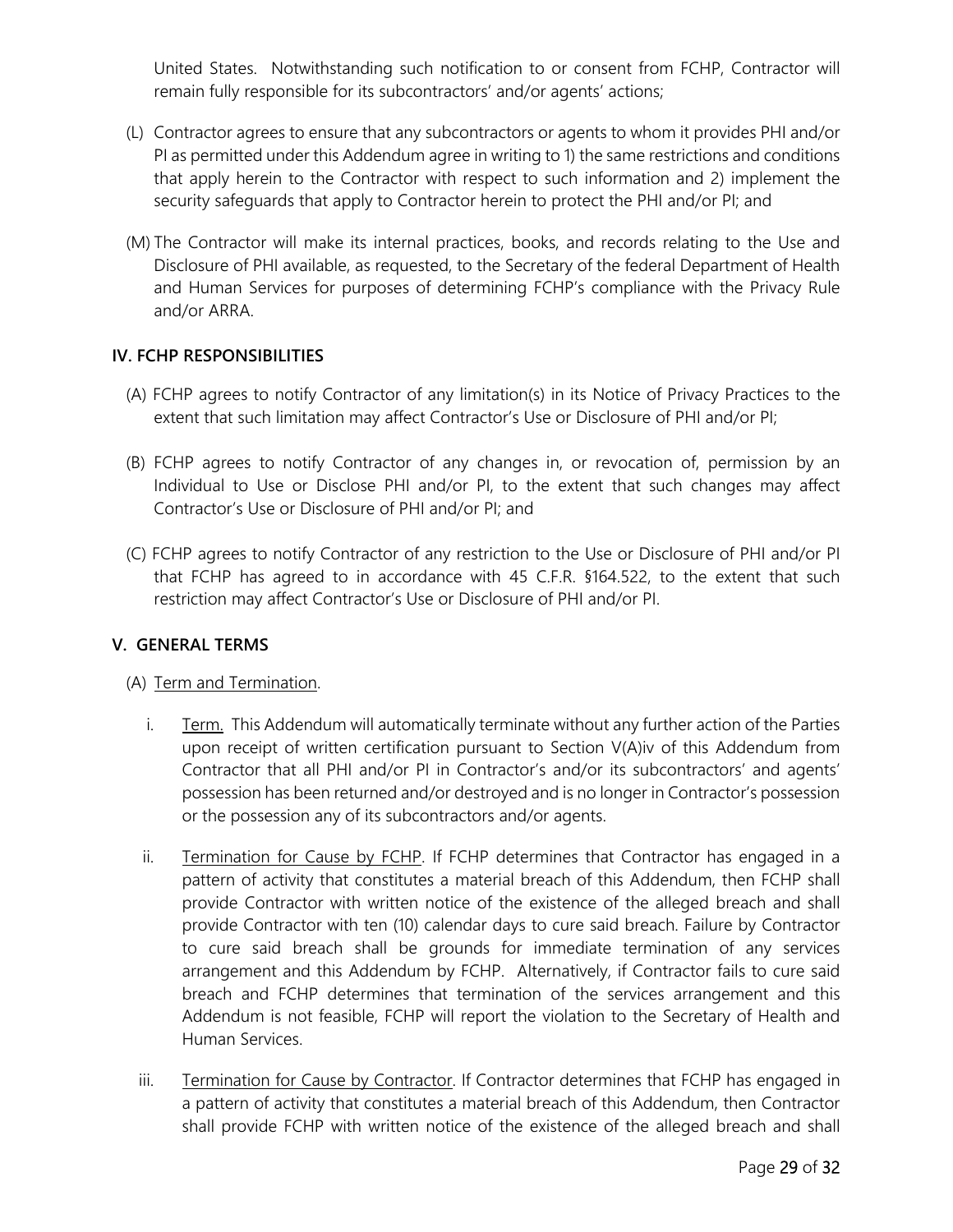provide FCHP with ten (10) calendar days to cure said breach. Failure by FCHP to cure said breach shall be grounds for immediate termination of any services arrangement and this Addendum by Contractor. Alternatively, if FCHP fails to cure said breach and Contractor determines that termination of the services arrangement and this Addendum is not feasible, Contractor will report the violation to the Secretary of Health and Human Services.

#### iv. Effect of Termination.

- (a.) Except as provided in subsection (b.) of this Section (V)(A)(iv), upon termination of this Addendum for any reason, Contractor will maintain no copies of PHI and PI and agrees to:
	- 1. Return to FCHP any and all PHI and PI that FCHP requests the return of; and
	- 2. Shred or destroy all PHI and PI in paper form so that it cannot be read or otherwise reconstructed; and
	- 3. Clear, purge, or destroy from its systems all ePHI and electronic PI consistent with NIST Special Publication 800–88, *Guidelines for Media Sanitization* such that the PHI cannot be retrieved.

This provision shall also apply to PHI and/or PI that is in the possession of subcontractors or agents of Contractor. Upon destruction of the PHI and/or PI, Contractor agrees to provide FCHP with written certification that such PHI and/or PI was completely removed from its, and its subcontractor's and/or agent's, systems and/or possession as well as a written detailed description of the removal method used. Contractor will, at FCHP's request, employ other destruction methods if FCHP, in its sole discretion, determines that the destruction method used is not adequate.

- (b.) Upon termination of this Addendum, in the event that Contractor believes that returning or destroying the PHI and/or PI is infeasible, Contractor shall provide to FCHP written notification of the conditions that make return or destruction infeasible. Upon FCHP's written agreement that return or destruction is infeasible, Contractor shall extend the protections of this Addendum to such PHI and/or PI and limit further Uses and Disclosures of such PHI and/or PI to those purposes that make the return or destruction infeasible for so long as Contractor maintains such PHI.
- (B) Third Party Beneficiaries. Nothing in this Addendum shall be construed to create any third party beneficiary rights in any person, including any provider, member or other individual covered by any FCHP plan.
- (C) Conflicts and Interpretation. Any ambiguities in this Addendum or conflicts or inconsistencies between the Service Agreement or any other agreement and this Addendum shall be read and resolved to permit FCHP to comply with the Privacy Rule, the Security Rule, the MA Security Regulations, and ARRA.
- (D) Amendments. The Parties agree to take such action as is necessary to amend this Addendum from time to time as is necessary for FCHP and Contractor to comply with the requirements of the Privacy Rule, Security Rule, MA Security Regulations, ARRA and any other laws and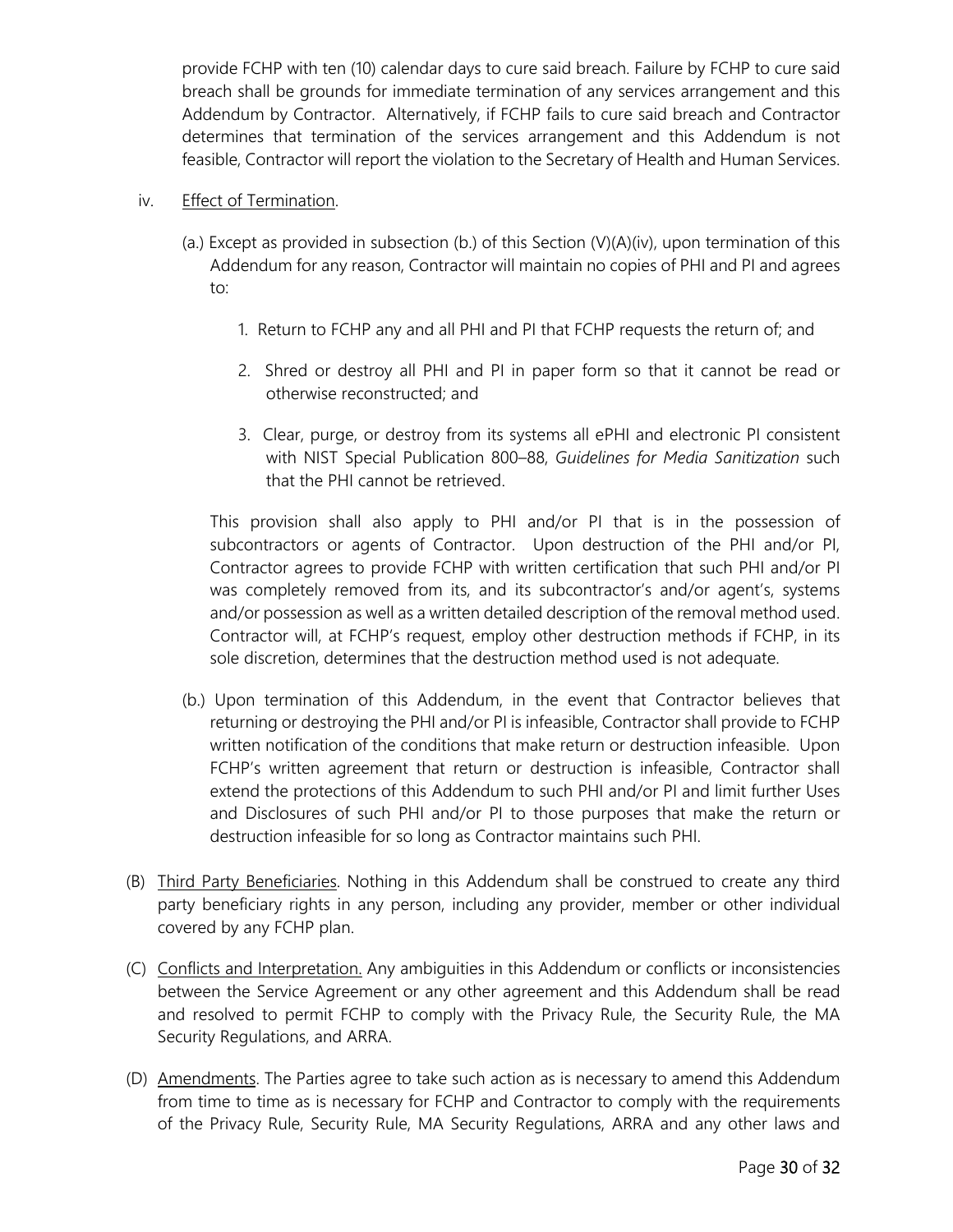regulations governing the privacy and security of PHI and/or PI. The Parties agree to comply with all new applicable obligations required by any change in the Privacy Rule, Security Rule, MA Security Regulations, ARRA and any other laws and regulations governing the privacy and security of PHI and/ or PI on the respective effective dates of those changes even if this Addendum has not been amended in the manner described above.

- (E) Regulatory References. A reference in this Addendum to a section in the Privacy Rule, the Security Rule, the MA Security Regulations, or ARRA means the section as in effect or as amended.
- (F) Indemnification. Contractor will indemnify, defend and hold harmless FCHP and its parents, subsidiaries, successors, assigns, affiliates, officers, and employees from liability for any suit, action or claims, including judgments, awards, settlements or compromise costs, and reasonable attorneys' fees, arising from or relating to FCHP's disclosure of PHI and/or PI to Contractor and Contractor's, and its agents and/or subcontractors, Unauthorized Use and/or Disclosure of such PHI and/or PI.
- (G) Damages/Specific Performance. FCHP and Contractor agree that money damages would not be a sufficient remedy for any breach or threatened breach of this Addendum and that FCHP shall be entitled to seek specific performance and injunctive or other equitable relief as a remedy for any such breach or threatened breach. Such remedy shall not be deemed an exclusive remedy for any such breach or threatened breach of this Addendum but shall be in addition to all other remedies available at law to FCHP. In the event of litigation relating to this Addendum if a court of competent jurisdiction determines that Contractor has breached this Addendum, the Contractor shall reimburse FCHP for all reasonable expenses, including legal fees and costs, incurred by FCHP in connection with mitigation of the breach and any subsequent litigation including any appeals therefrom.
- (H) Insurance. Contractor shall procure and maintain, at its expense and uninterrupted at all times during the term of this Addendum, an errors and omissions insurance policy with coverage of at least \$1,000,000 per claim or occurrence that will cover damages incurred, including but not limited to the costs associated with notification under ARRA, by FCHP and/or other third parties as a result of Contractor's Unauthorized Use or Disclosure of PHI and/or PI, Breach, or Security Incident. As evidence of such insurance coverage, Contractor will provide to FCHP a copy of its certificate of insurance upon request by FCHP. Contractor shall provide FCHP with written notice of any cancellation, non-renewal, or material modification of such coverage within five (5) business days of receiving notice of any such cancellation, non-renewal, or material modification.
- (I) Waiver of Rights. No delay or failure at any time on the part of FCHP or Contractor in exercising any right, power or privilege under this Addendum shall impair any such right, power, or privilege, or be construed as a waiver of such provisions, or be construed as a waiver of any default or as any acquiescence therein, or shall affect the right of such party thereafter to enforce each and every provision of this Addendum in accordance with its terms. The invalidity or unenforceability of any provision of the Addendum shall not affect the validity or enforceability of the remaining provisions of this Addendum.
- (J) Assignment. No Party may assign its respective rights and obligations under this Addendum without the prior written consent of the other Party.